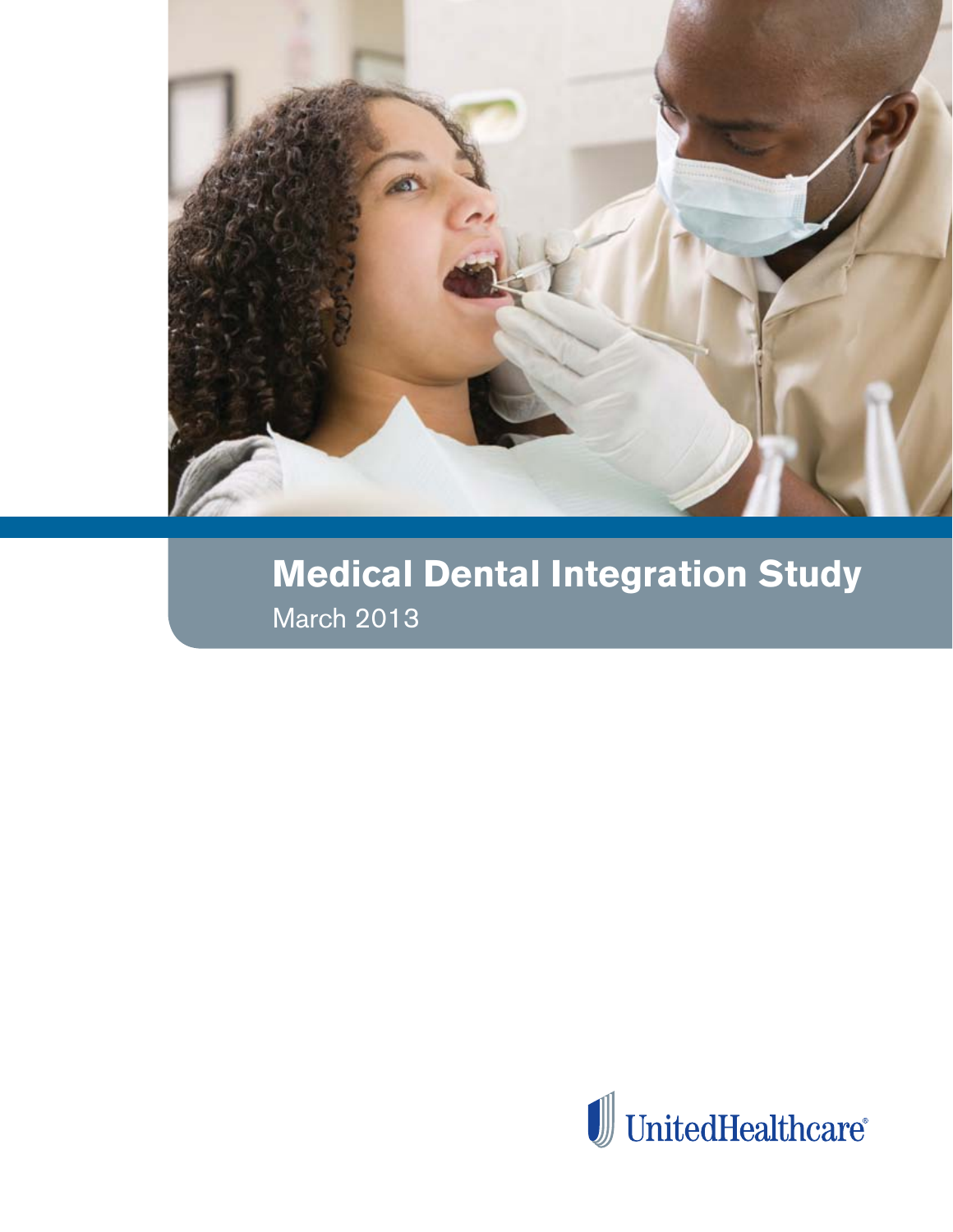# Executive summary

The study, which was a performed by Optum, the nation's leading health services company, on behalf of UnitedHealthcare evaluates the impact of various dental treatments on medical and pharmacy costs for individuals with chronic medical conditions. Results are split by chronic condition as well as by whether or not individuals were compliant managing their chronic condition; removing compliance bias from the study. An additional analysis was performed around chronic conditions that are comorbid with diabetes.

Members were classified based on their chronic condition and compliance with their disease management program as determined through UnitedHealthcare Evidence-Based Medicine (EBM) data. Medical and pharmacy costs for these members were determined using Episode Treatment Groups (ETGs). From a dental perspective, members were grouped based on their dental treatment patterns. We reviewed the total average medical, pharmacy and dental annual costs for all members.

Individuals in this study consisted of 130,546 UnitedHealthcare commercial dental and medical members between the ages of 18 and 65. Compliance and disease categorization, as determined through EBM, was based on claims data for the twelve month period ending 5/31/2011. Calendar year 2010 medical and pharmacy claim data for each member is included. Dental claims incurred between 5/1/2008 and 4/30/2011 was used to assign each member to a dental treatment pattern grouping. Cost has been normalized using age and sex factor and area factor for each ETG.

Overall, net medical costs for members who received dental care (i.e., periodontal treatment or cleanings) was on average \$1,037 lower than medical costs (or \$701 when including drugs) for members who received other or no dental care (i.e., extractions, root canals, restorative treatment, other dental claims or no dental claims) after adjusting for the extra expense of the dental care.

The largest medical savings (\$1,849 for just medical or \$1,706 including Rx) were for members who were not medically compliant with their disease management program and received dental care after adjusting for the extra expense of the dental care. Members who were medically compliant with their disease management program and received dental care achieved an average net savings of \$264.

Non-medically compliant members who received more frequent oral care achieved net savings over non-medically compliant members who received less frequent oral care. Across all chronic conditions, health care costs were \$1,218 lower for members receiving frequent cleanings compared with members receiving non-frequent cleanings and \$1,773 lower for members receiving periodontal treatment with maintenance compared with members receiving non-surgical periodontal treatment without maintenance. This cost saving was observed in all individual chronic disease groups with the exception of Renal Disease. The most common condition observed in this study was diabetes with average medical costs \$1,674 (medical only) lower for non-medically compliant members receiving dental care and \$925 (medical only) lower for medically compliant members receiving dental care. The largest savings achieved was from Renal Disease with an average medical spend \$13,995 lower for non-medically compliant members receiving dental care and \$7,107 lower for medically compliant members receiving dental care.

For diabetics, differences in health care savings were observed based on the type of dental care offered. Those receiving periodontal treatment had the lowest medical cost (\$7,838 medical only or \$10,308 with Rx) of any other dental treatment group compared to medical costs (\$9,588 medical only or \$12,175 with Rx)) of members not receiving periodontal care. For members with diabetes, the most prevalent comorbid condition observed was coronary artery disease. While the average medical-only cost for these members was \$22,338, members who received dental care achieved \$3,981 medical-only savings compared to those that did not receive dental care.

Overall, total average health care costs were considerably lower for individuals with chronic medical conditions who received periodontal treatment or cleanings within the timeframe of this study even when considering the costs of additional dental treatments. Savings for individuals receiving preventive dental care were observed across all chronic medical disease categories in this study. Future studies should consider tracking the average costs of members over multiple years, with additional chronic conditions as more data becomes available.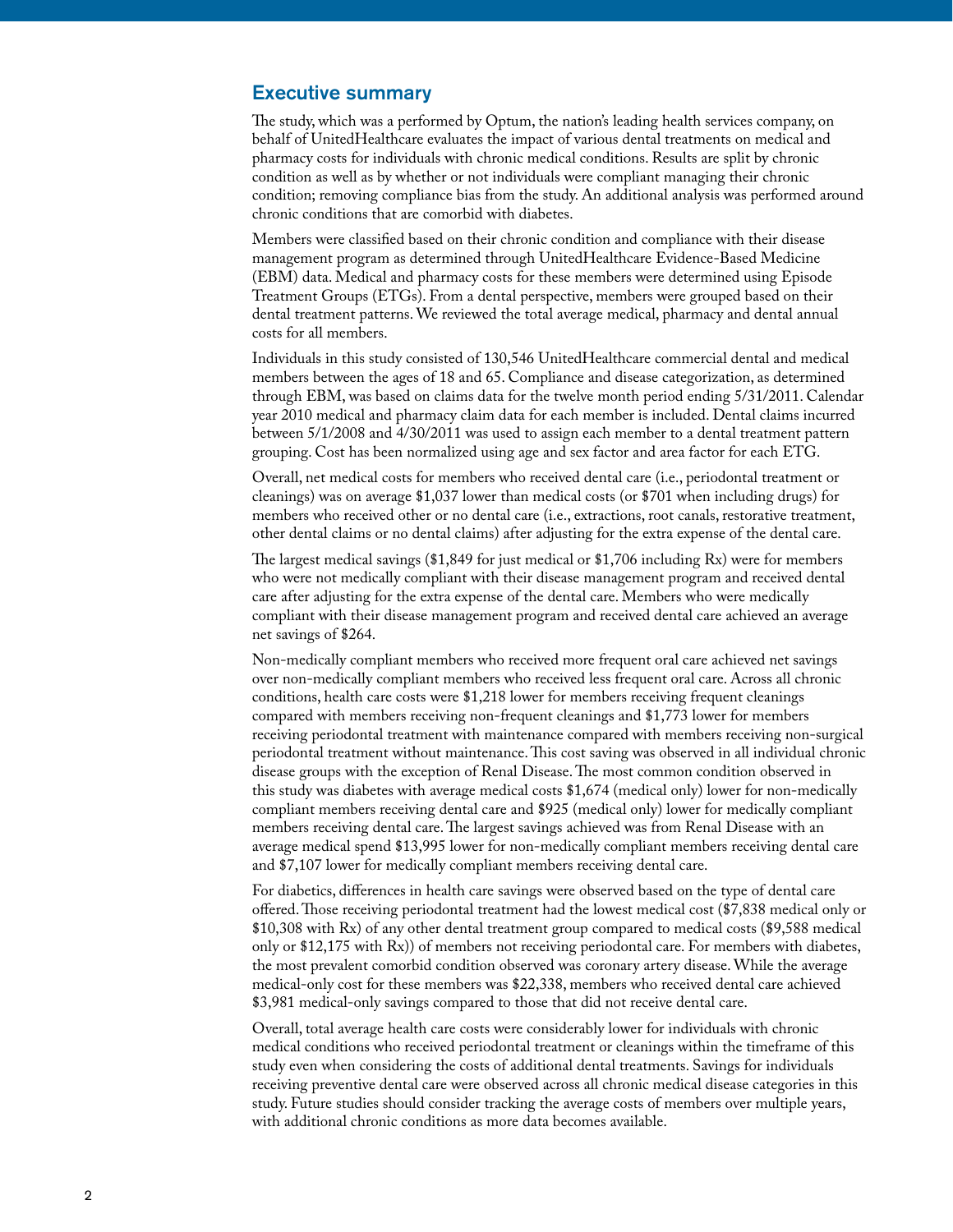# **Objective**

This study compares the medical and pharmacy costs of individuals with six chronic medical conditions with the dental treatment they receive to determine if there is a difference in total health care costs associated with varying dental treatments. The dental treatments included in this study are periodontal treatment, cleanings and other or no dental treatment (i.e., extractions, root canals, restorative treatment, other dental claims or no dental claims). Chronic medical conditions include diabetes, asthma, congestive heart failure (CHF), coronary artery disease (CAD), chronic obstructive pulmonary disease (COPD), and chronic kidney/renal failure. Results are split by chronic condition as well as by whether or not individuals were compliant with their chronic condition. An additional analysis is included around chronic conditions that are comorbid with diabetes.

# Methodology

This study utilizes three years of dental claims experience and two years of UnitedHealthcare Evidence-Based Medicine (EBM) and episode treatment group (ETG) data. Prior industry studies have indicated a compliance bias. By using EBM data to isolate members within the same level of medical adherence, this study focuses specifically on individuals' level of dental care.

# **Study population**

This study is limited to individuals under the age of 65 enrolled in both a UnitedHealthcare commercial dental and medical plan for full calendar year 2010. EBM data was used to identify individuals with one or more of the six chronic conditions included in the study. ETG data was used to determine whether the member had an episode of care for the specific chronic condition. There were 130,546 individuals who met the criteria to be included in the study.

# Evidence-based medicine (EBM)

Evidence-based medicine (EBM) data and clinical rules were used to identify members with one of the six specific chronic conditions and determine medical compliance. Many of the EBM rules are based on national measurement standards and were used to determine the demographic component of this analysis.

- } Claims-based rules were used to identify individuals with one of the six chronic conditions.
	- For example, an individual is considered a diabetic if they have more than two office visits coded as a 250.X (ICD-9) more than 14 days apart, an Emergency Room visit or an Admit for diabetes over a 24 month period.
- } Medical compliance was determined based on claims data for the twelve month period ending 5/31/2011. Condition specific claims data was utilized to profile clinical rules. Claims data prior to this period were unavailable.

# **Data sources**

Dental eligibility and claims data was provided by the UnitedHealthcare specialty benefits group.

Medical claims data was extracted from UnitedHealthcare's Analytic Platform (UGAP)—a consolidated data mart containing UnitedHealthcare integrated medical and financial data used for quality and affordability analytics

# Episode treatment groups (ETGs)

Episode treatment groups (ETGs) are diagnosis-based constructs that create homogeneous claim groupings for characterizing the cost and utilization of similar clinical episodes of care. The ETG software utilizes 24 months (claims incurred September 2009–August 2011) of medical and pharmacy claims data to create episodes. A member can have more than one type of episode at the same time. Episodes can be either complete or incomplete. Only individuals with complete 12-month episodes were included in the study. Age and sex factor and area factor has been applied to normalize cost for each ETG.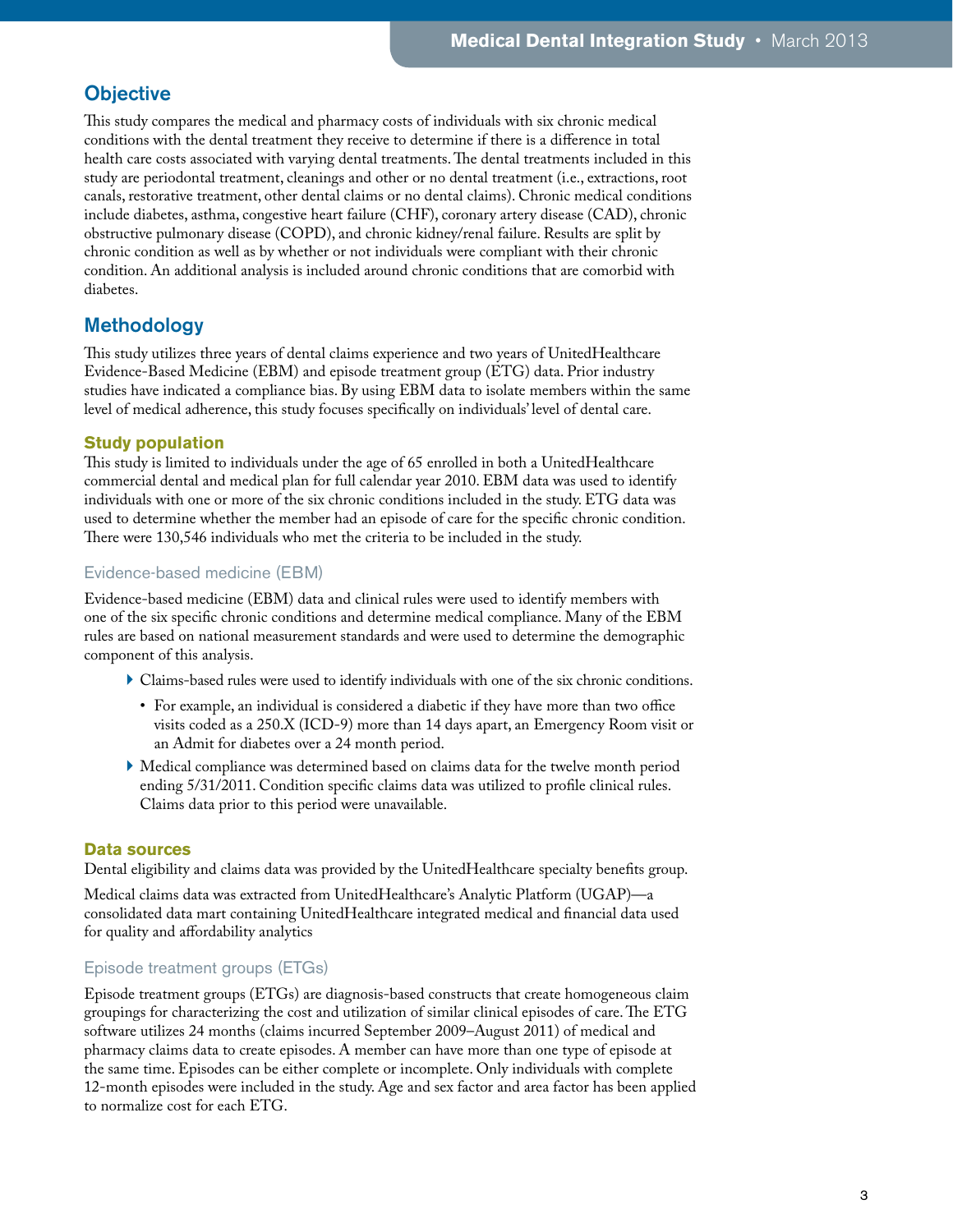# Dental treatment groups

Three years of dental claims data (May 2008–April 2011) was utilized to assign each of the 130,546 individuals to one of the following dental treatment groups. The dental treatment groups are mutually exclusive.

| <b>Periodontal treatment</b>                            | Surgical periodontal treatment with maintenance                            |
|---------------------------------------------------------|----------------------------------------------------------------------------|
|                                                         | ▶ Surgical periodontal treatment without maintenance                       |
|                                                         | ▶ Non-surgical periodontal treatment with maintenance                      |
|                                                         | ▶ Non-surgical periodontal treatment without maintenance                   |
| <b>Cleanings (excludes)</b>                             | ▶ Frequent cleanings-3 or more cleanings in the three year period          |
| members with periodontal<br>treatment)                  | Infrequent cleanings-less than 3 cleanings in the three year period        |
| <b>Treatments demonstrating</b>                         | Bacteria-removing treatments (extractions, root canals, restorative)<br>Þ. |
| a lack of preventive dental<br>care or no dental claims | Other dental claims not included in treatments above                       |
|                                                         | $\triangleright$ No dental claims                                          |
|                                                         |                                                                            |

# **Determination of credibility**

We examined variances in medical and pharmacy costs across dental treatment groups for each chronic condition in the study. For each chronic condition, only dental treatment and medical compliance "buckets" with 30 or more chronic care episodes/individuals were deemed to be credible.

For example, for chronic kidney disease, there were not enough credible cells to isolate surgical and non-surgical periodontal treatment:

- } There were a total of 30 individuals with chronic kidney disease who received surgical periodontal treatment.
- } Twenty-four of these individuals were compliant with their medical condition and six were non-compliant.
- } Since both "buckets" (surgical periodontal/medically compliant and surgical periodontal/ medically non-compliant) did not each have 30 members, we did not isolate surgical vs. non-surgical periodontal treatment.

# **Metrics for comparison**

We reviewed the total average annual costs for members in each of the dental treatment groups.

- } Medical and Pharmacy Cost—calendar year 2010 allowed per member per year (PMPY)
- } Dental Cost—allowed PMPY based on claims incurred May 2008–April 2011

As an additional point of comparison, for the diabetes comorbidity analysis, medical and pharmacy cost per episode was calculated based on the most recent 12-month episode from the ETG data. We compared cost per episode for diabetic members that also had CAD and split costs out by diabetes, COD and other medical and pharmacy costs.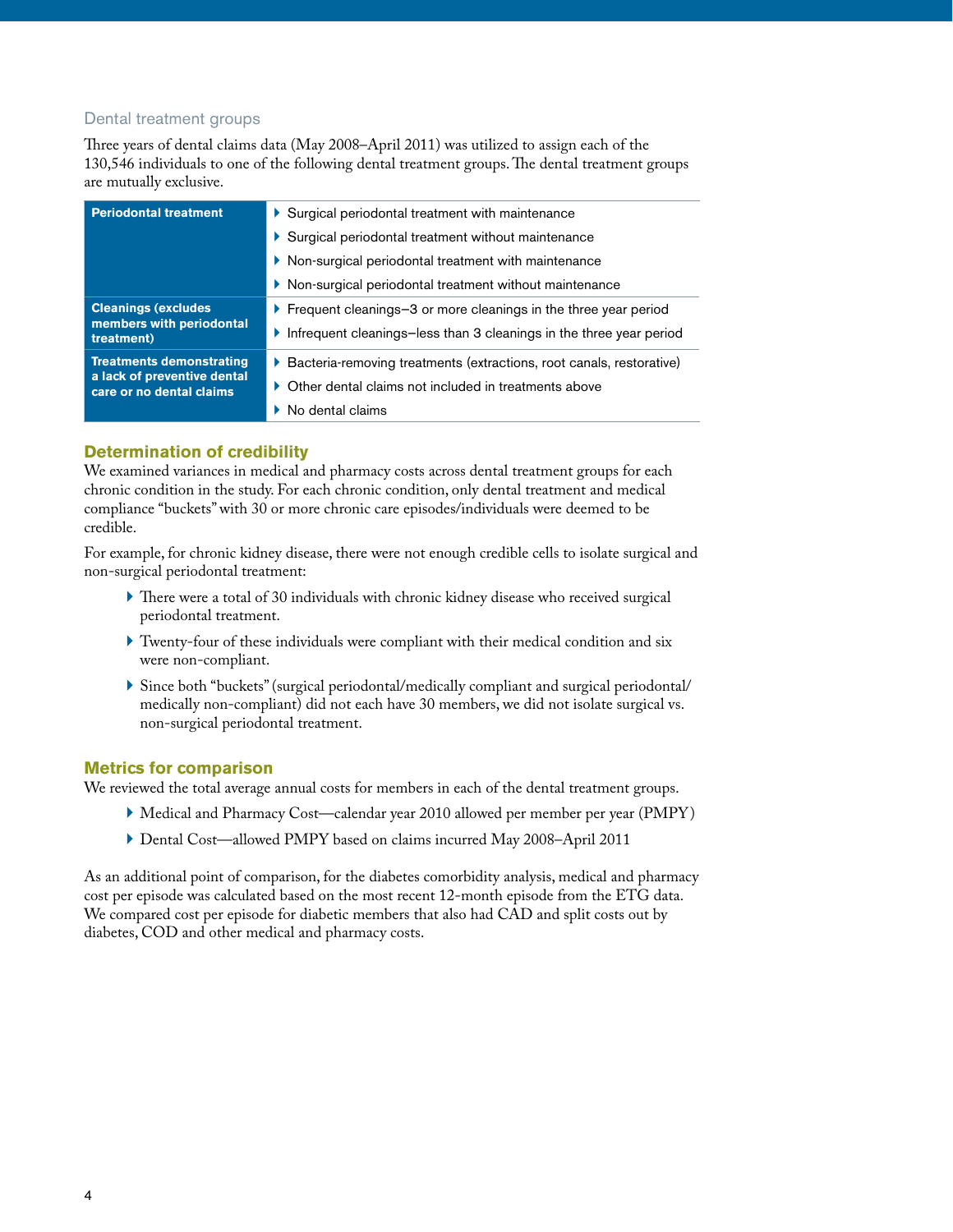# Observations: medical vs. dental compliance

We examined the study population to observe the relationship between medical and dental compliance. In other words, are members who are compliant with their medical condition also more likely to be compliant with their dental care?

**Dental compliance:** Individuals who received periodontal treatment and/or cleanings were categorized as engaged with dental treatment. Individuals with other dental claims (including extractions, root canals, restorative treatment only) or no dental claims were considered to not be engaged in preventive dental care.

**Medical compliance:** Each individual was assigned a medical compliance indicator for every chronic condition for which he/she had an episode of care. For example, if a member had diabetes and asthma, EBM rules were used to assign a compliance indicator for each condition. The compliance indicator was based on the overall compliance rate for a condition based set of EBM rules. If an individual exceeded a compliance threshold rate for the condition specific EBM rules for which they were eligible, they were considered compliant for that condition. If an individual has two or more chronic conditions, the individual must be compliant with all conditions in order to be classified as "medically compliant". Medical compliance could not be determined for a small portion (< 0.5%) of individuals in the study. In these instances, it was assumed that these individuals were not medically compliant.

#### Chart 1: Number of individuals by level of dental engagement and medical compliance

|                    | <b>Compliant</b><br>with chronic condition(s) | <b>Non-compliant</b><br>with chronic condition(s) | Total   |
|--------------------|-----------------------------------------------|---------------------------------------------------|---------|
| Dental-engaged     | 42.472                                        | 29.780                                            | 72.252  |
| Dental-not engaged | 31.573                                        | 26.721                                            | 58.294  |
| Total              | 74.045                                        | 56.501                                            | 130,546 |

On average, 55.4% (72,252 out of 130,546) members were engaged in dental care. Those compliant with their medical condition showed a slightly higher level of dental engagement  $(57.4% = 42.472)$ / 74,045) compared to the group that was not compliant with their medical condition (52.7% = 29,780 / 56,501). This indicates the decision for a member to be compliant with treatments for medical and dental are seemingly independent.

# **Results**

# **All chronic conditions:**

We observed medical and pharmacy per member per year (PMPY) costs for all 130,546 members identified as having a chronic condition. PMPY costs were compared based on level of dental engagement—members who received dental care (i.e., periodontal treatment or cleanings) vs. members with other dental claims or no history (i.e., extractions, root canals, restorative treatment, other dental claims or no dental claims).

Chart 2: PMPY cost for members with chronic conditions

#### **2010 Cost Per Member per Year (PMPY)**

- Non-Applicable or No Dental Care
- Receiving Dental Care



Annual medical costs were \$1,490 lower for the group receiving dental care. The additional cost of dental treatment for this group was \$452, achieving a net savings of \$1,038.

Table 2 (Appendix) shows the annual spend for the dental treatment groups at a more granular level.

- } Members who received frequent cleanings spent less on health care (\$10,395) than any other dental treatment group.
- $\blacktriangleright$  The group receiving surgical periodontal treatment had lower health care cost than the group who received non-surgical periodontal treatment (\$9,391 vs. \$10,539), which is generally a more invasive and costly treatment.
- **Members receiving** extractions, root canals, and restorative treatments and other dental treatments had the highest health care spend, demonstrating the correlation between the lack of a preventive, compliant dental pattern and overall medical costs.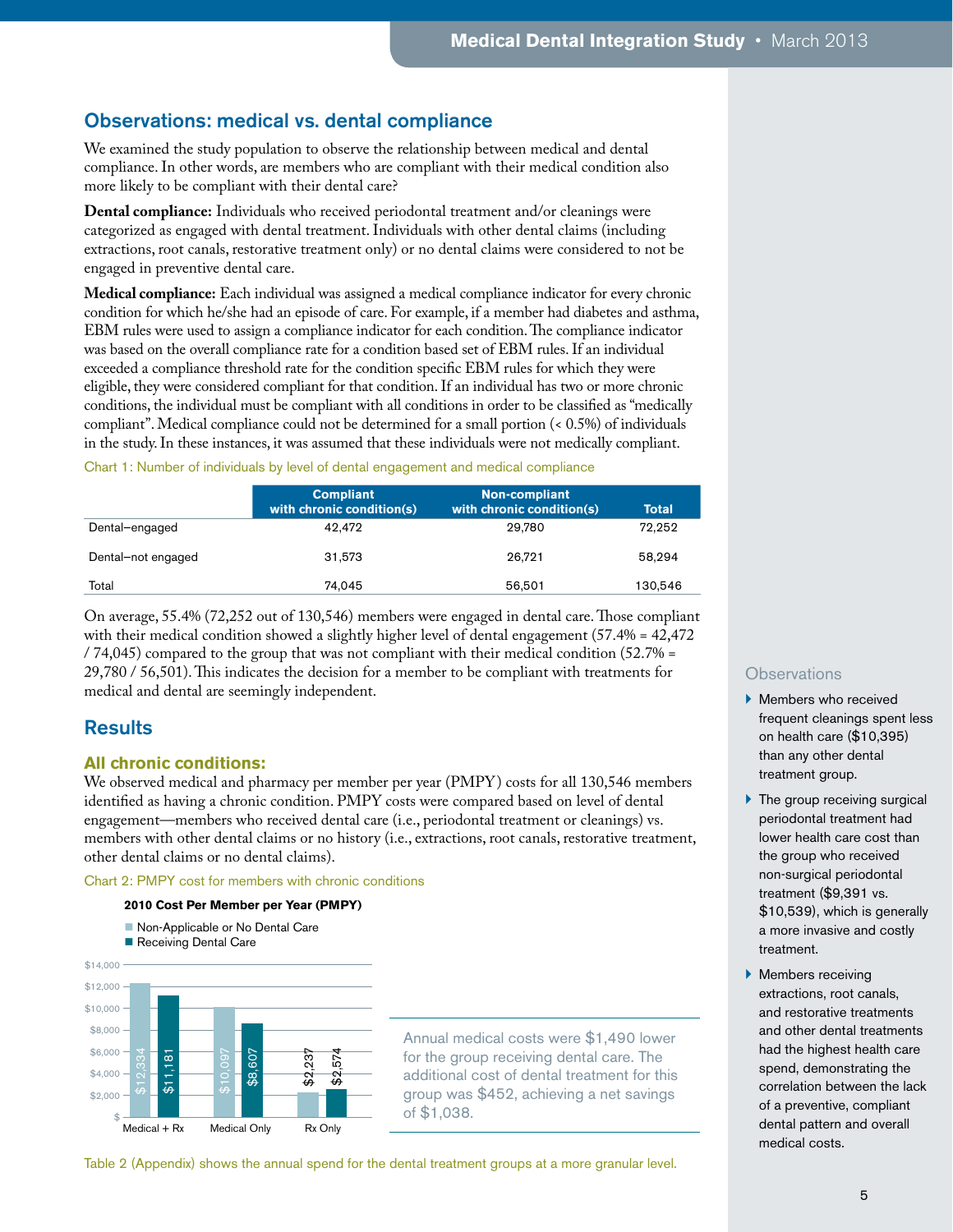# **All chronic conditions—removing compliance bias:**

In the next two sections, we remove compliance bias by observing variances in medical and pharmacy costs within the different levels of medical compliance.

# Members NOT compliant with their chronic condition(s)

Of the 130,546 members identified as having one or more chronic conditions, 56,501 were not medically compliant with one or more of their chronic condition(s).

Chart 3: PMPY cost for all members who were NOT compliant with their chronic condition(s)

#### **2010 Cost Per Member per Year (PMPY)**



Annual medical costs were \$2,320 lower for the group receiving dental care. The additional cost of dental treatment for this group was only \$471, achieving a net savings of \$1,829 or \$1,706 when including Rx.

Table 3 (Appendix) shows the annual spend for the dental treatment groups at a more granular level.

# Members compliant with their chronic condition(s)

Of the 130,546 members identified as having one or more chronic conditions, 74,045 were medically compliant with their chronic condition(s).

Chart 4: PMPY cost for members who were compliant with their chronic condition(s)



Annual medical costs were \$706 lower for the group receiving dental care. The additional cost of dental treatment for this group was \$442, achieving a net savings of \$264.

Table 4 (Appendix) shows the annual spend for the dental treatment groups at a more granular level.

# **Observations**

- ▶ Savings are higher for members who received surgical periodontal treatment then non-surgical periodontal treatment. For those members who did not comply with the treatment for their medical condition, but received frequent cleanings spent the least on health care (\$8,520 for medical only or \$10,465 including Rx) compared to any other dental treatment group.
- } Non-medically compliant members receiving more frequent oral care achieved net savings over non-medically compliant members receiving less frequent oral care. Across all chronic conditions, health care costs were \$1,218 lower for members receiving frequent cleanings compared with members receiving non-frequent cleanings and \$1,773 lower for members receiving non-surgical periodontal treatment with maintenance compared with members receiving non-surgical periodontal treatment without maintenance.
- $\blacktriangleright$  These cost savings were consistently observed in all individual chronic disease groups for periodontal treatment with maintenance. Cost savings on frequent cleanings were observed in all individual chronic disease groups except Renal Disease, which showed a small increase.

# **Observations**

▶ Members receiving surgical periodontal treatment had lower health care spend than members who received non-surgical periodontal treatment. Members who received surgical periodontal treatment spent less on health care (\$9,667) than any other dental treatment group.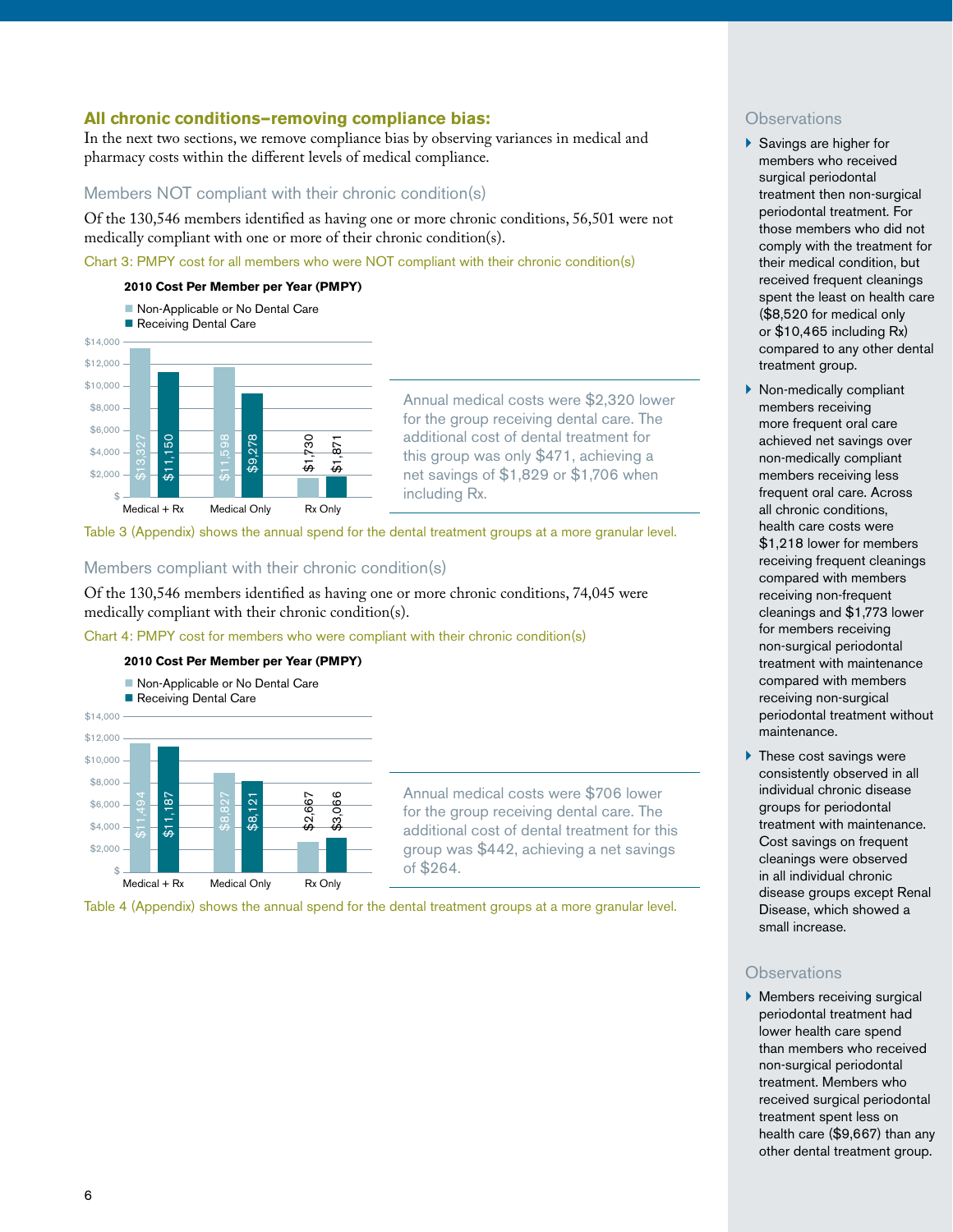#### **Diabetes:**

73,144 members in this study were identified as having diabetes. 44,915 members were compliant with their medical condition. 28,229 members were not compliant with their medical condition.

Annual medical costs were \$1,674 (\$1,762 including Rx) lower for the non-compliant group receiving dental care and \$925 (\$595 including Rx) lower for the compliant group receiving dental care.

#### Chart 5: PMPY cost for diabetic members who were not compliant with their condition(s)

#### **2010 Cost Per Member per Year (PMPY)**

Non-Applicable or No Dental Care Receiving Dental Care





Chart 6: PMPY cost for diabetic members who

were compliant with their condition(s)

# Annual medical costs were \$7,838 for diabetics receiving periodontal care. Diabetics receiving other or no dental treatments had medical costs of \$9,588, for a medical-only savings of \$1,750.

Table 1: PMPY costs for all medically compliant and non-compliant) diabetic members by type of dental treatment

| <b>Members with</b>          |           | <b>2010 PMPY</b> |                |           |  |  |
|------------------------------|-----------|------------------|----------------|-----------|--|--|
| <b>Diabetic Episode</b>      | # Members | Medical+Rx       | <b>Medical</b> | <b>Rx</b> |  |  |
| Periodontal Treatment        | 7.360     | \$10,308         | \$7,838        | \$2,471   |  |  |
| Other or No Dental History   | 65.784    | \$12,175         | \$9,588        | \$2,587   |  |  |
| Cleanings                    | 29.368    | \$11,797         | \$9,013        | \$2,785   |  |  |
| Restorative/Extractions Only | 5.590     | \$12,422         | \$9.917        | \$2,505   |  |  |
| <b>Other Dental Claims</b>   | 4,288     | \$12,948         | \$10,536       | \$2,412   |  |  |
| No Dental History            | 26,538    | \$12,415         | \$10,002       | \$2,413   |  |  |
| <b>Total</b>                 | 73.144    | \$11,987         | \$9,412        | \$2,575   |  |  |

Tables 5 and 6 (Appendix) show the annual spend for the dental treatment groups of non-compliant and compliant diabetics respectively.

# **Observations**

- **Members receiving dental** care realize a savings on total health care costs. This savings is much greater for those members who are not compliant with their medical treatment regimens.
- **Pharmacy costs were higher** for diabetics who were compliant with their medical condition. This most likely reflects the additional cost of following treatment regimens.

- $\blacktriangleright$  Diabetics receiving periodontal treatment had the lowest medical cost of all dental treatment groups. In particular, those receiving non-surgical periodontal treatment had the lowest medical cost. The additional cost of dental treatment still results in overall health care savings.
- **Periodontal treatment yields** greater savings for individuals who are non-compliant with their diabetic condition. These members had savings of over \$3,000 per year compared to individuals who received other or no dental treatment. These savings suggests periodontal treatment can lower medical costs for diabetics who do not follow medical treatment regimens.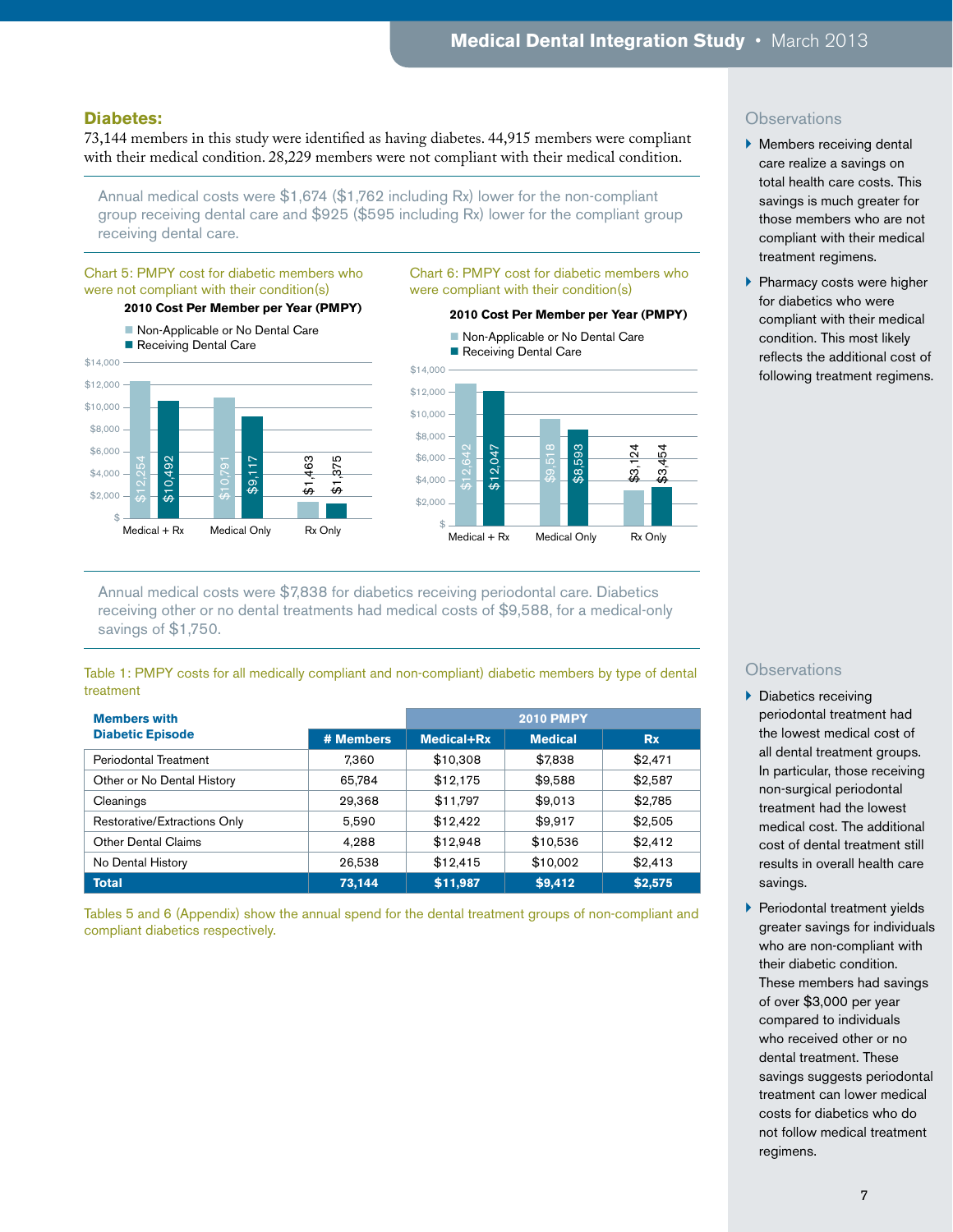# **Diabetes and comorbidities:**

Coronary Artery Disease (CAD) was the most prevalent comorbidity. 6.8% of members with a diabetic episode also had an episode of CAD.

#### Chart 7: Individuals with diabetes and CAD

#### **Medical and Pharmacy**



No-applicable or No Dental Care Total Cost per Member: \$31,534 # Members: 2749 Receiving Dental Care (Perio & Cleanings) Total Cost per Member: \$28,059 # Members: 2237

#### **Medical Only**



Table 8 (Appendix) shows the prevalence of chronic conditions (CAD, Asthma, Renal COD, COPD, CHF) that are comorbid with diabetes.

- ▶ Members who received other or no dental care spent approximately \$2,000 more on medical and pharmacy costs than individuals who received periodontal treatment and/or cleanings.
- } Diabetics with restorative/ extraction-only dental treatments had a higher prevalence of CAD (8.7%) than any other dental treatment group.
- ▶ Costs attributable to diabetes or CAD episodes represent approximately 40% of the total cost for these members.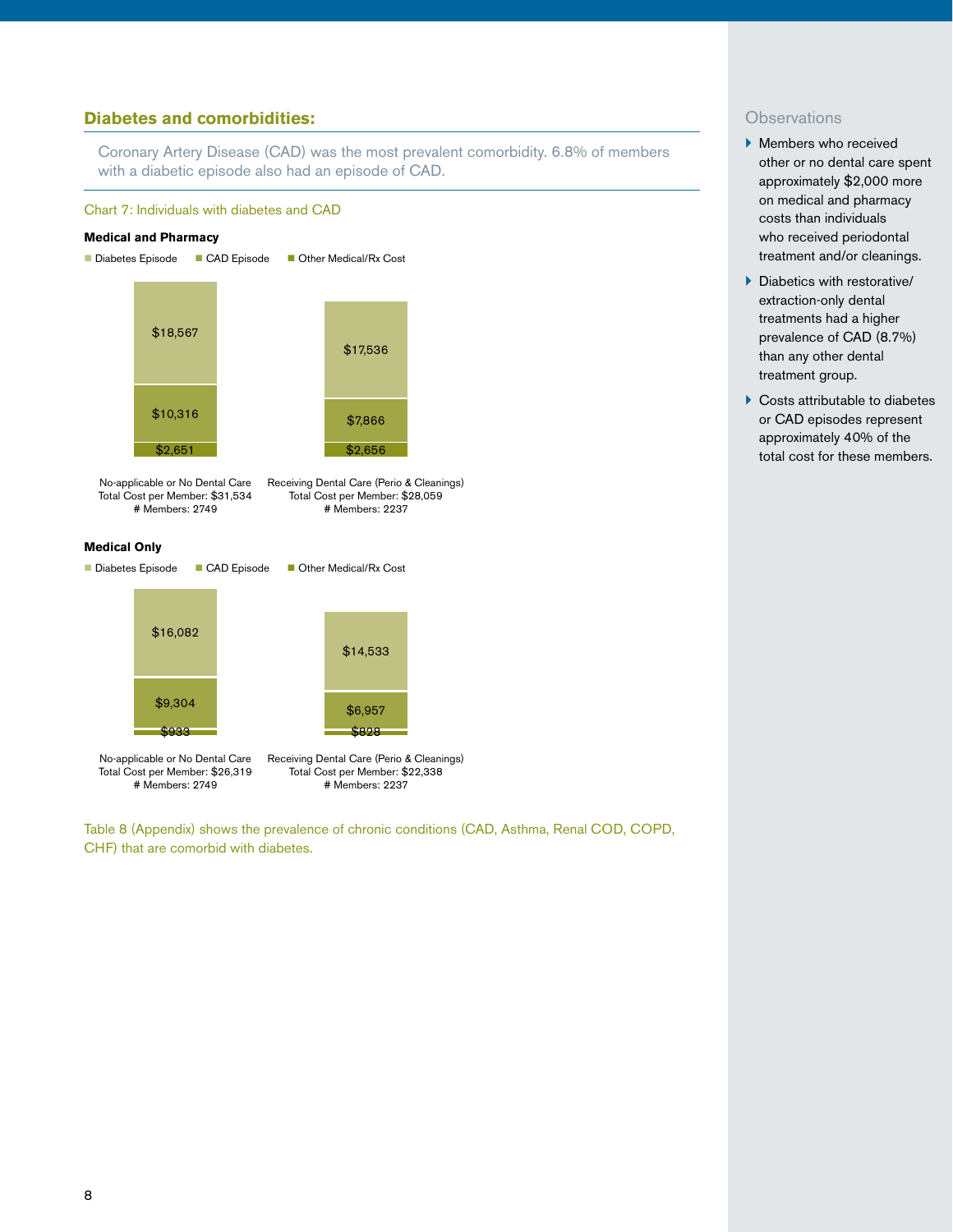# **Asthma**

41,451 members in this study were identified as having Asthma. 21,063 members were compliant with their medical condition. 19,993 members were not compliant with their medical condition.

#### Chart 8: PMPY costs—members with asthma who were non-compliant with their asthma condition

#### **2010 Cost Per Member per Year (PMPY)**



#### Chart 9: PMPY costs—members with asthma who were compliant with their asthma condition

#### **2010 Cost Per Member per Year (PMPY)**





Annual medical costs were \$1,263 (\$1,129 including Rx) lower for the non-compliant asthmatic group receiving dental care and \$60 (\$480 including Rx) higher for the compliant asthmatic group receiving dental care.

Tables 9 and 10 (Appendix) show the annual spend for the dental treatment groups of non-compliant and compliant Asthmatic members respectively.

- $\blacktriangleright$  Individuals receiving preventive dental treatments (i.e., cleanings) had the lowest annual health spend (\$7,628 for those not compliant with the treatment for their medical condition and \$8,086 for those compliant) than any other dental treatment group. This represents a savings over the group who received other or no dental treatment of \$1,136 for the non-medically compliant group. Conversely, the cost is \$541 higher for the group who received dental treatment for the medically compliant group.
- } Within the non-compliant group, individuals with asthma who received frequent cleanings had the lowest medical cost, which suggests that preventive oral care has a positive impact on medical cost, even for individuals not complying with asthma standards of practice.
- $\blacktriangleright$  As with diabetics, asthmatics that were medically compliant had higher prescription drug costs (\$2,316) than the asthmatic group not compliant with their medical condition (\$1,820). This most likely reflects the additional cost of following treatment regimens.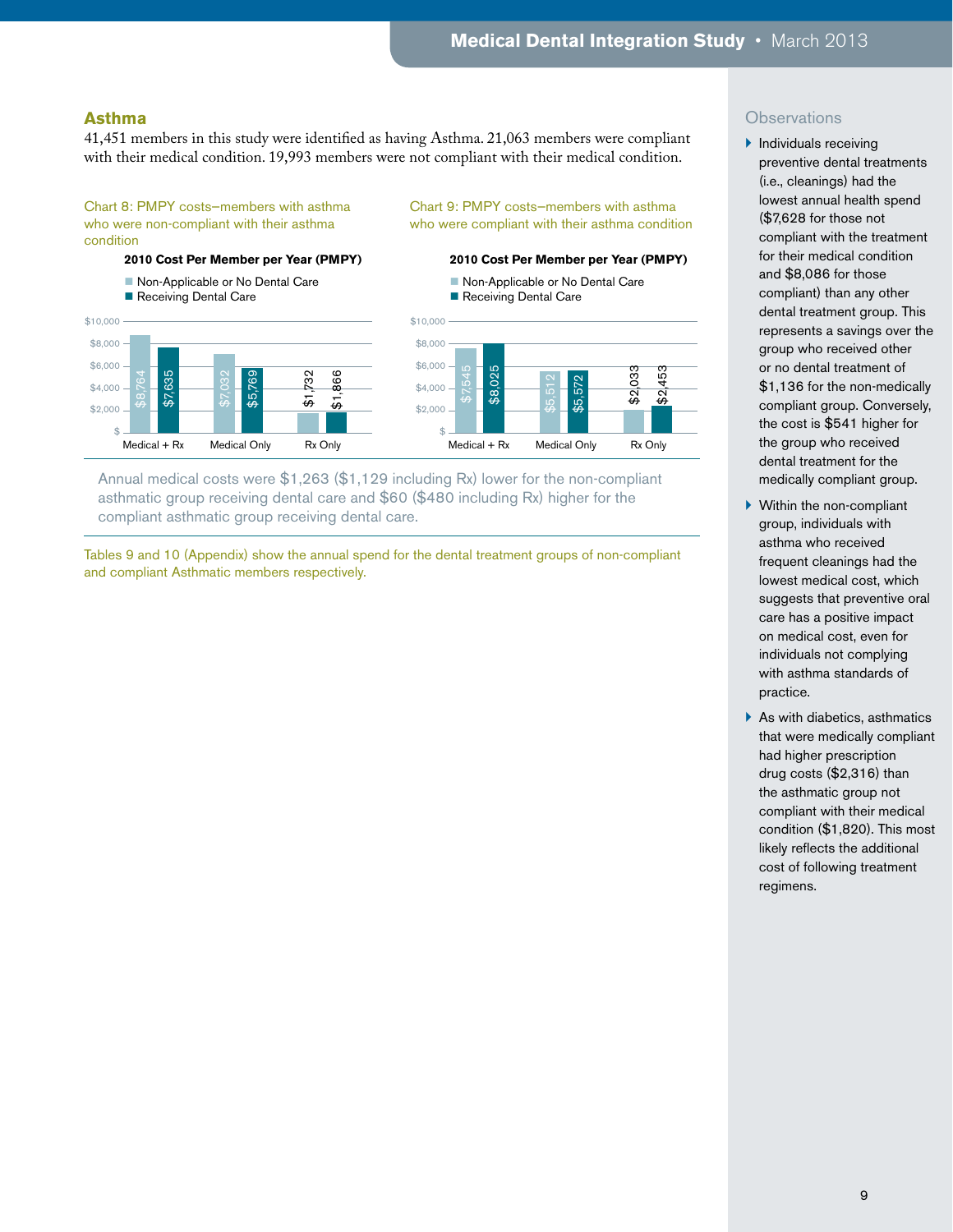# **Coronary Artery Disease (CAD)**

17,609 members in this study were identified as having CAD. 10,918 members were compliant with their medical condition. 6,691 members were not compliant with their medical condition.

# Chart 10: PMPY costs—members with CAD who were not compliant with their condition

# **2010 Cost Per Member per Year (PMPY)**

Non-Applicable or No Dental Care





Non-Applicable or No Dental Care

Chart 11: PMPY costs—members with CAD who

**2010 Cost Per Member per Year (PMPY)**

were compliant with their condition

Annual medical costs were \$5,085 (\$5,015 including Rx) lower for the non-compliant CAD group receiving dental care and \$4,609 (\$4,446 including Rx) lower for the compliant CAD group receiving dental care.

Tables 11 and 12 (Appendix) show the annual spend for the dental treatment groups of non-compliant and compliant CAD members respectively.

- $\blacktriangleright$  Individuals with CAD who visited the dentist for cleanings and/or periodontal treatment had lower medical costs than individuals who received no dental treatment.
- $\blacktriangleright$  For those medically compliant with the treatment for their condition, the savings on medical cost was \$3,353 (\$4,150 including Rx) and more than offset the additional cost of surgical periodontal treatment over non-surgical periodontal treatment  $($381 = $1,156 - $776)$ .
- ▶ For those not compliant with the treatment of their medical condition the additional cost of surgical periodontal treatment  $($484 = $1.248 - $765)$  also correlate with lower medical cost (\$15,109 for the surgical periodontal group vs. \$15,578 for the non-surgical periodontal group).
- $\blacktriangleright$  Medical cost for individuals receiving restorative and/ or extraction-only dental procedures (and no periodontal treatment or cleanings) did not have markedly different medical cost from those receiving no dental care.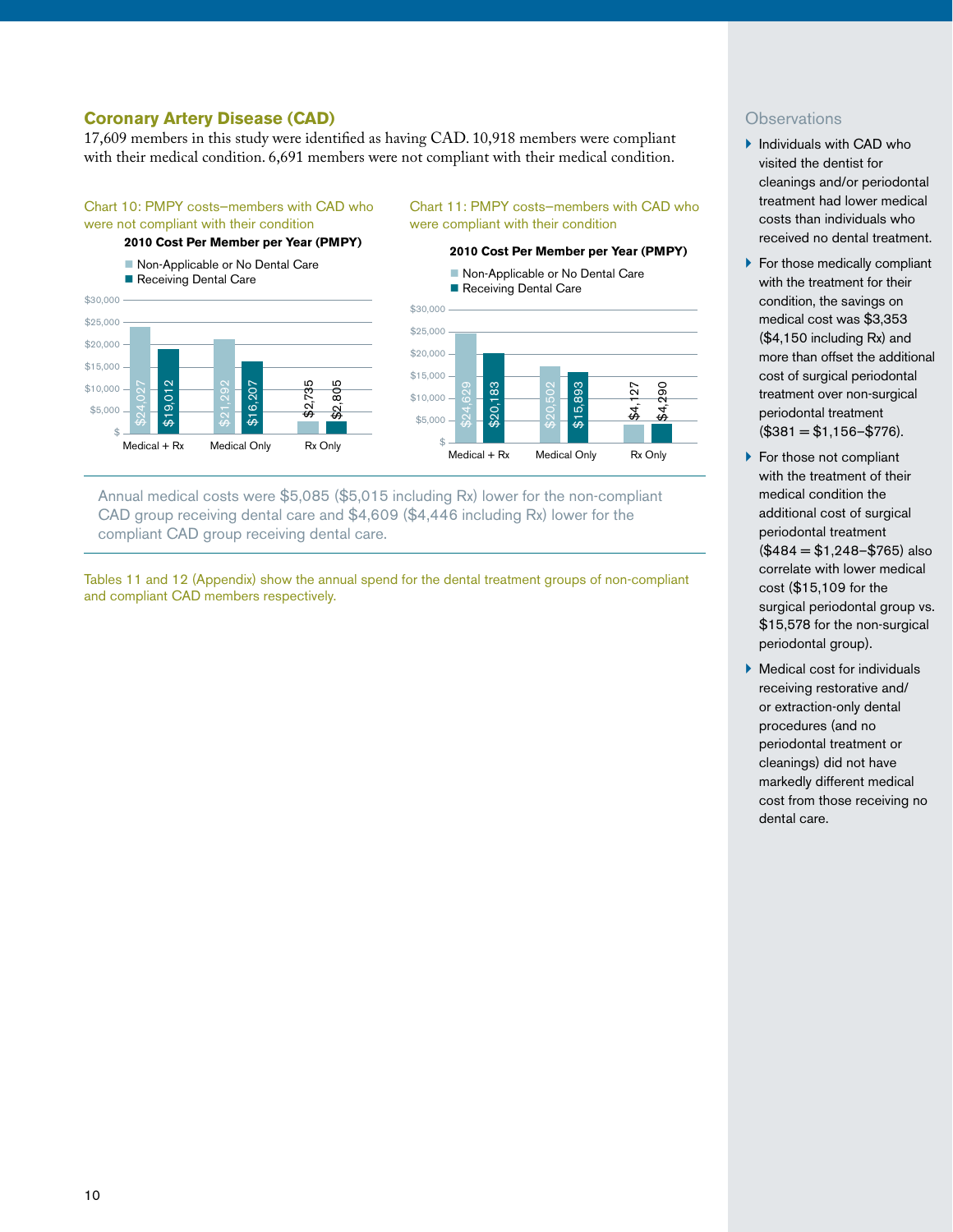# **Congestive Heart Failure (CHF)**

2,253 members in this study were identified as having CHF. 1,318 members were compliant with their medical condition. 935 members were not compliant with their medical condition.

#### Chart 12: PMPY costs—members with CHF who were not compliant with their condition

#### **2010 Cost Per Member per Year (PMPY)**

Non-Applicable or No Dental Care Receiving Dental Care



# Chart 13: PMPY costs—members with CHF who were compliant with their condition

**2010 Cost Per Member per Year (PMPY)**

Non-Applicable or No Dental Care Receiving Dental Care



Annual medical costs were \$7,504 (\$6,288 including Rx) lower for the non-compliant CHFD group receiving dental care and \$8,468 (\$8,085 including Rx) lower for the compliant CHF group receiving dental care.

Tables 13 and 14 (Appendix) show the annual spend for the dental treatment groups of non-compliant and compliant CHF members respectively.

- $\blacktriangleright$  Individuals with the same level of medical compliance who received periodontal treatment generally had the lowest medical cost of any other dental treatment group. Exception: individuals compliant with their CHF condition who received frequent cleanings had lower medical/Rx cost (\$39,113) compared to periodontal treatment group (\$41,151).
- **Periodontal treatment is even** more important for individuals who are non-compliant with their CHF condition. These members showed a savings of \$12,533 per year when compared to individuals who received no dental treatment. The savings in medical/Rx cost more than outweighed the dollars spent on dental care.
- **Even members receiving** frequent cleanings showed much lower costs than individuals who did not receive any dental care.
- ▶ Contrary to other chronic conditions in this study, there were greater savings for medically compliant members than for non-medically compliant members.
- $\blacktriangleright$  There was not sufficient data to break the periodontal treatment group up into individuals who received surgical vs. non-surgical treatment.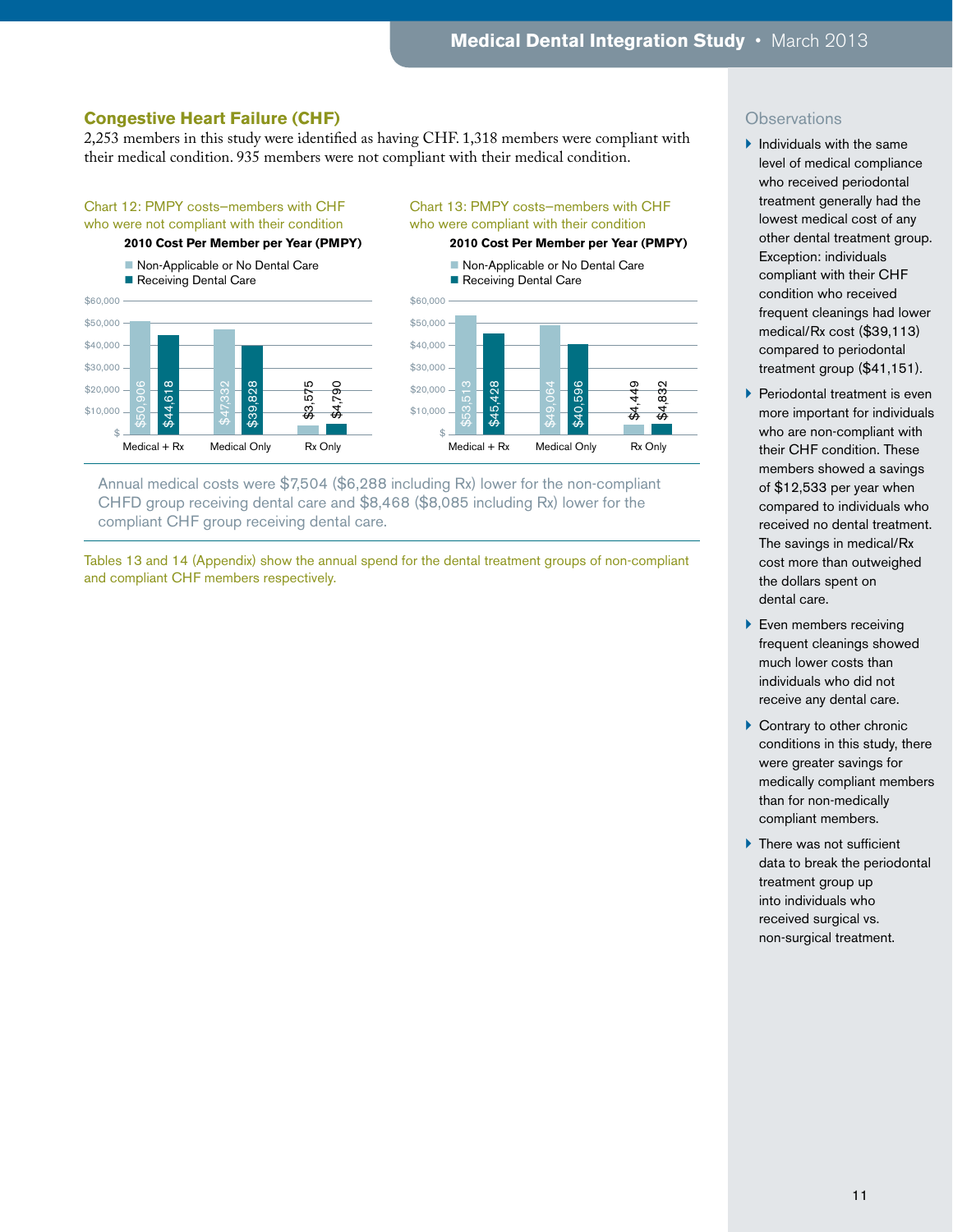# **Chronic Obstructive Pulmonary Disease (COPD)**

5,428 members in this study were identified as having COPD. 3,706 members were compliant with their medical condition. 1,722 members were not compliant with their medical condition.

#### Chart 14: PMPY costs—members with COPD who were not compliant with their condition

#### \$30,000 \$25,000 \$20,000 \$15,000 \$10,000 \$5,000 \$ \$28,232 \$25,246 \$24,061 \$3,858 \$4,172 Medical + Rx Medical Only Rx Only **2010 Cost Per Member per Year (PMPY)** Non-Applicable or No Dental Care Receiving Dental Care

# Chart 15: PMPY costs—members with COPD who were compliant with their condition

#### **2010 Cost Per Member per Year (PMPY)**

Non-Applicable or No Dental Care Receiving Dental Care



Annual medical costs were \$1,185 (\$872 including Rx) lower for the non-compliant COPD group receiving dental care and \$983 (\$413 including Rx) lower for the compliant COPD group receiving dental care.

Tables 15 and 16 (Appendix) show the annual spend for the dental treatment groups of non-compliant and compliant COPD individuals respectively.

# **Chronic Kidney/Renal Disease**

3,816 members in this study were identified as having Renal Disease. 2,822 members were compliant with their medical condition. 994 members were not compliant with their medical condition.

#### Chart 16: PMPY costs—members with Renal Disease who were not compliant with their condition



Chart 17: PMPY costs—members with Renal Disease who were compliant with their condition

#### **2010 Cost Per Member per Year (PMPY)**

 $$60,000$ \$50,000 \$40,000 \$30,000 \$20,000 \$10,000  $\overline{\textbf{q}}$ \$28,903 \$24,093 \$4,067  $\overline{\omega}$ Non-Applicable or No Dental Care Receiving Dental Care

 $Medical + Rx$  Medical Only Rx Only

Annual medical costs were \$13,996 (\$13,442 including Rx) lower for the non-compliant Renal Disease group receiving dental care and \$7,107 (\$6,364 including Rx) lower for the compliant Renal Disease group receiving dental care.

Tables 17 and 18 (Appendix) show the annual spend for the dental treatment groups of non-compliant and compliant Renal Disease individuals respectively.

# **Observations**

- $\blacktriangleright$  The dental treatment group receiving cleanings had similar costs to the group not receiving any dental treatment.
- } Members who received periodontal treatment had the lowest cost.
- $\blacktriangleright$  There was not sufficient data to break the periodontal treatment group up into individuals who received surgical vs. non-surgical treatment.

- } Any level of dental care had a positive impact on the medical cost. The differences (i.e., savings) were much larger for individuals who were non-compliant with their renal condition. Although a small population, this suggests a savings opportunity for members with kidney disease.
- ▶ Over 25% of members with chronic kidney disease were non-compliant with medical treatment, and their medical costs were 59% higher than those who were medically compliant.
- } Members non-compliant with their medical condition who received periodontal treatment or cleanings spent approximately \$14,000 less per year on medical.
- 12 and the contract of the contract of the contract of the contract of the contract of the contract of the contract of the contract of the contract of the contract of the contract of the contract of the contract of the con  $\blacktriangleright$  There was not sufficient data to break the periodontal treatment group up into individuals who received surgical vs. non-surgical treatment.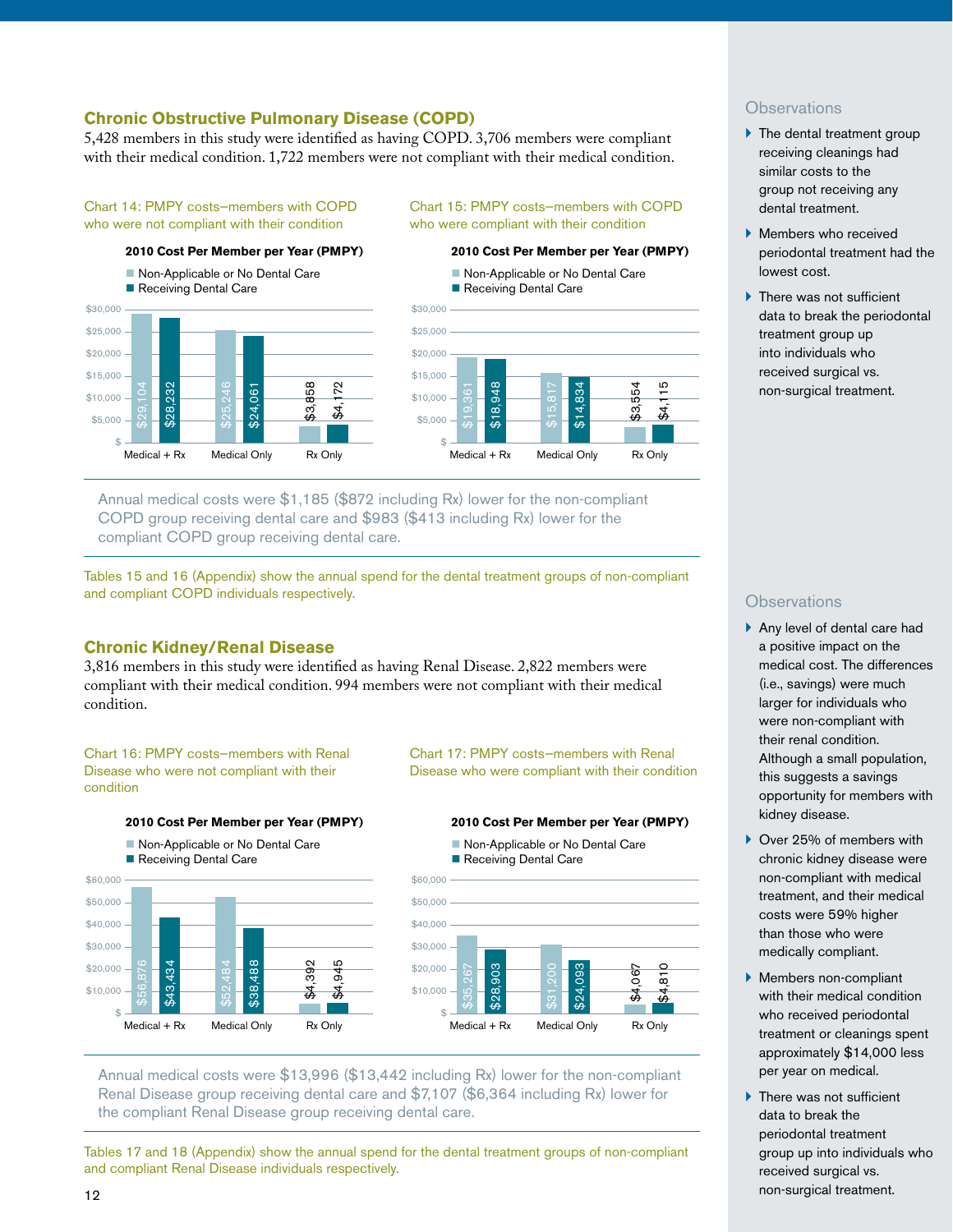# Conclusion and next steps

Overall, total medical costs were considerably lower for individuals with chronic medical conditions who received periodontal treatment or cleanings within the timeframe of this study even when considering the costs of additional dental treatments. Net savings were realized, irrespective of medical compliance. However, savings were substantially greater (\$1,849) for non-medically compliant individuals than they were for individuals who were compliant with their medical condition (\$264). Savings for individuals receiving preventive dental care were observed across all chronic medical disease categories in this study. Conversely, members receiving extractions, root canals, restorative treatments and no preventive or periodontal treatment had the highest health care spend, demonstrating a potential link between the lack of a preventive dental pattern and overall medical costs.

In this study, savings from preventive treatment for many of the chronic conditions were primarily driven by cleanings. An exception was observed for diabetics, where periodontal treatment, specifically non-surgical periodontal, had the lowest medical cost of any other dental treatment group.

Future studies should consider tracking a homogenous group of members with similar chronic conditions, costs and severities who have received different dental treatments, to follow their average costs over a multi-year time period. Additionally, as more data becomes available to review, additional portions of this study will turn credible, specifically various cancer conditions.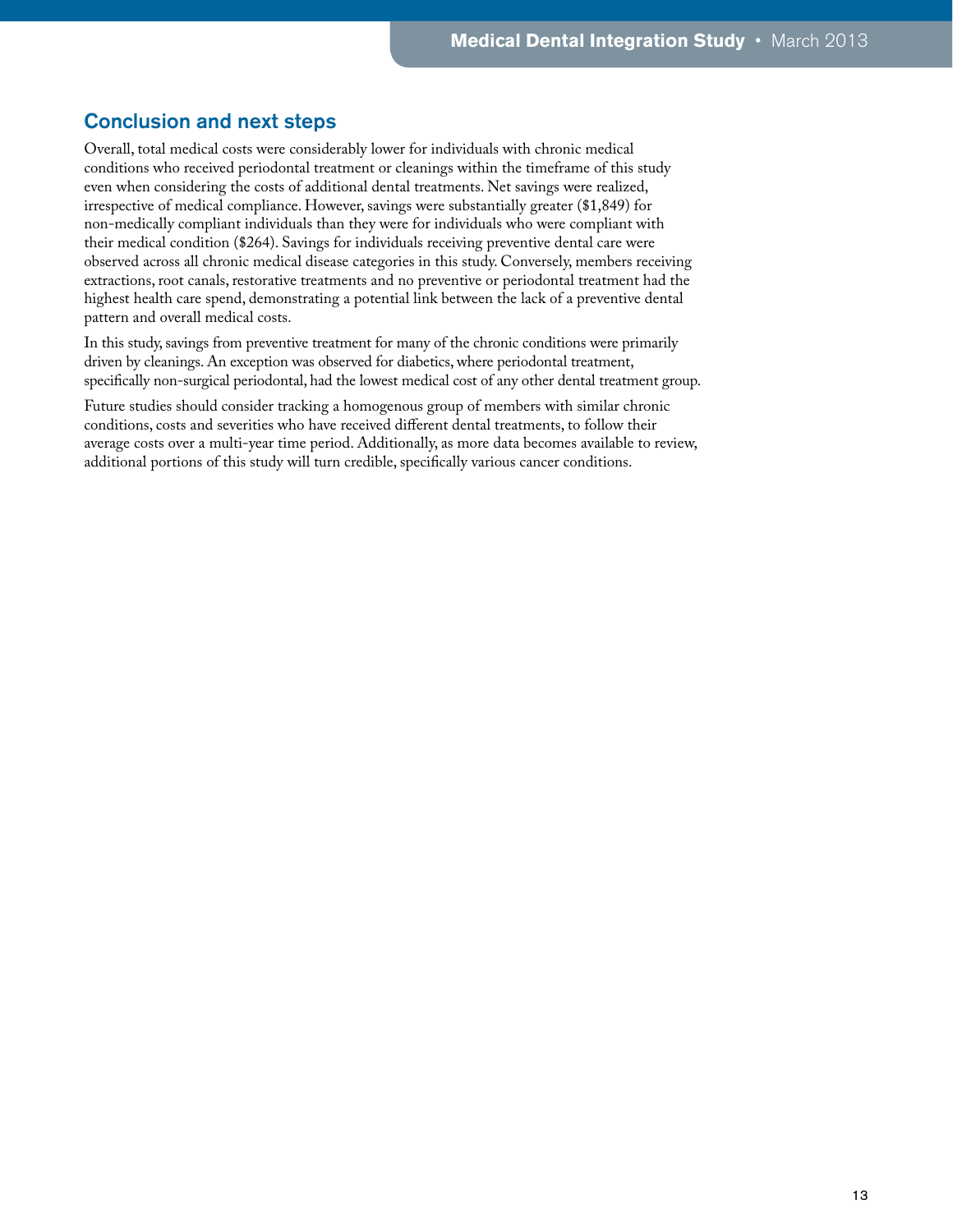# Appendix

Table 2: Medical, Rx and dental PMPY costs for all members with chronic condition

|                                                        |           | 2010 Cost Per Member per Year (PMPY) |                |           |               |
|--------------------------------------------------------|-----------|--------------------------------------|----------------|-----------|---------------|
|                                                        | # Members | Medical $+ Rx$                       | <b>Medical</b> | <b>Rx</b> | <b>Dental</b> |
| <b>Periodontal Treatment</b>                           | 10,954    | \$10,469                             | \$8,195        | \$2,273   | \$696         |
| <b>Surgical Perio</b>                                  | 674       | \$9,391                              | \$7,117        | \$2,274   | \$940         |
| -With Maintenance                                      | 591       | \$9,442                              | \$7.202        | \$2,240   | \$953         |
| -Without Maintenance                                   | 83        | \$9,026                              | \$6,514        | \$2,512   | \$845         |
| <b>Non-Surgical Perio</b>                              | 10,280    | \$10,539                             | \$8,266        | \$2,273   | \$680         |
| -With Maintenance                                      | 7,476     | \$10,013                             | \$7,695        | \$2,318   | \$713         |
| -Without Maintenance                                   | 2,804     | \$11,943                             | \$9,790        | \$2,154   | \$594         |
| <b>Cleanings</b>                                       | 61,298    | \$11,308                             | \$8,681        | \$2,627   | \$529         |
| -Frequent                                              | 20,933    | \$10,395                             | \$7,707        | \$2,688   | \$573         |
| -Infrequent                                            | 40,365    | \$11,782                             | \$9,186        | \$2,596   | \$506         |
| <b>Receiving Dental Care (Periodontal + Cleanings)</b> | 72,252    | \$11,181                             | \$8,607        | \$2,574   | \$554         |
| <b>Non-applicable or No Dental History</b>             | 58,294    | \$12,334                             | \$10,097       | \$2,237   | \$102         |
| -Restorative/Extractions Only                          | 8,647     | \$12,760                             | \$10,363       | \$2,397   | \$504         |
| -Other                                                 | 6,816     | \$12,772                             | \$10,497       | \$2,276   | \$230         |
| -No Dental History                                     | 42,831    | \$12,179                             | \$9,980        | \$2,199   |               |
| Total                                                  | 130,546   | \$11,696                             | \$9,272        | \$2,424   | \$352         |

Table 3: Medical, Rx and dental PMPY costs for members NOT compliant with their chronic condition(s)

|                                                        |           | 2010 Cost Per Member per Year (PMPY) |                |           |               |
|--------------------------------------------------------|-----------|--------------------------------------|----------------|-----------|---------------|
| <b>Medical Compliance = <math>N</math></b>             | # Members | Medical $+ Rx$                       | <b>Medical</b> | <b>Rx</b> | <b>Dental</b> |
| <b>Periodontal Treatment</b>                           | 4,385     | \$10,297                             | \$8,659        | \$1,639   | \$722         |
| <b>Surgical Perio</b>                                  | 244       | \$8,904                              | \$7,255        | \$1,650   | \$969         |
| -With Maintenance                                      | 208       | \$9,065                              | \$7,495        | \$1,570   | \$995         |
| -Without Maintenance                                   | 36        | \$7,977                              | \$5,870        | \$2,107   | \$820         |
| <b>Non-Surgical Perio</b>                              | 4,141     | \$10,461                             | \$8,824        | \$1,637   | \$693         |
| -With Maintenance                                      | 2,882     | \$9,922                              | \$8,260        | \$1,663   | \$730         |
| -Without Maintenance                                   | 1,259     | \$11,695                             | \$10,116       | \$1,580   | \$607         |
| <b>Cleanings</b>                                       | 25,395    | \$11,297                             | \$9,385        | \$1,912   | \$547         |
| -Frequent                                              | 8,048     | \$10,465                             | \$8,520        | \$1,945   | \$611         |
| -Infrequent                                            | 17,347    | \$11,683                             | \$9,787        | \$1,896   | \$518         |
| <b>Receiving Dental Care (Periodontal + Cleanings)</b> | 29,780    | \$11,150                             | \$9,278        | \$1,871   | \$573         |
| <b>Non-applicable or No Dental History</b>             | 26,721    | \$13,327                             | \$11,598       | \$1,730   | \$102         |
| -Restorative/Extractions Only                          | 3,970     | \$13.692                             | \$11,797       | \$1,895   | \$515         |
| -Other                                                 | 2,991     | \$14,245                             | \$12,472       | \$1,773   | \$226         |
| -No Dental History                                     | 19,760    | \$13,115                             | \$11,425       | \$1,690   |               |
| Total                                                  | 56,501    | \$12,180                             | \$10,375       | \$1,804   | \$350         |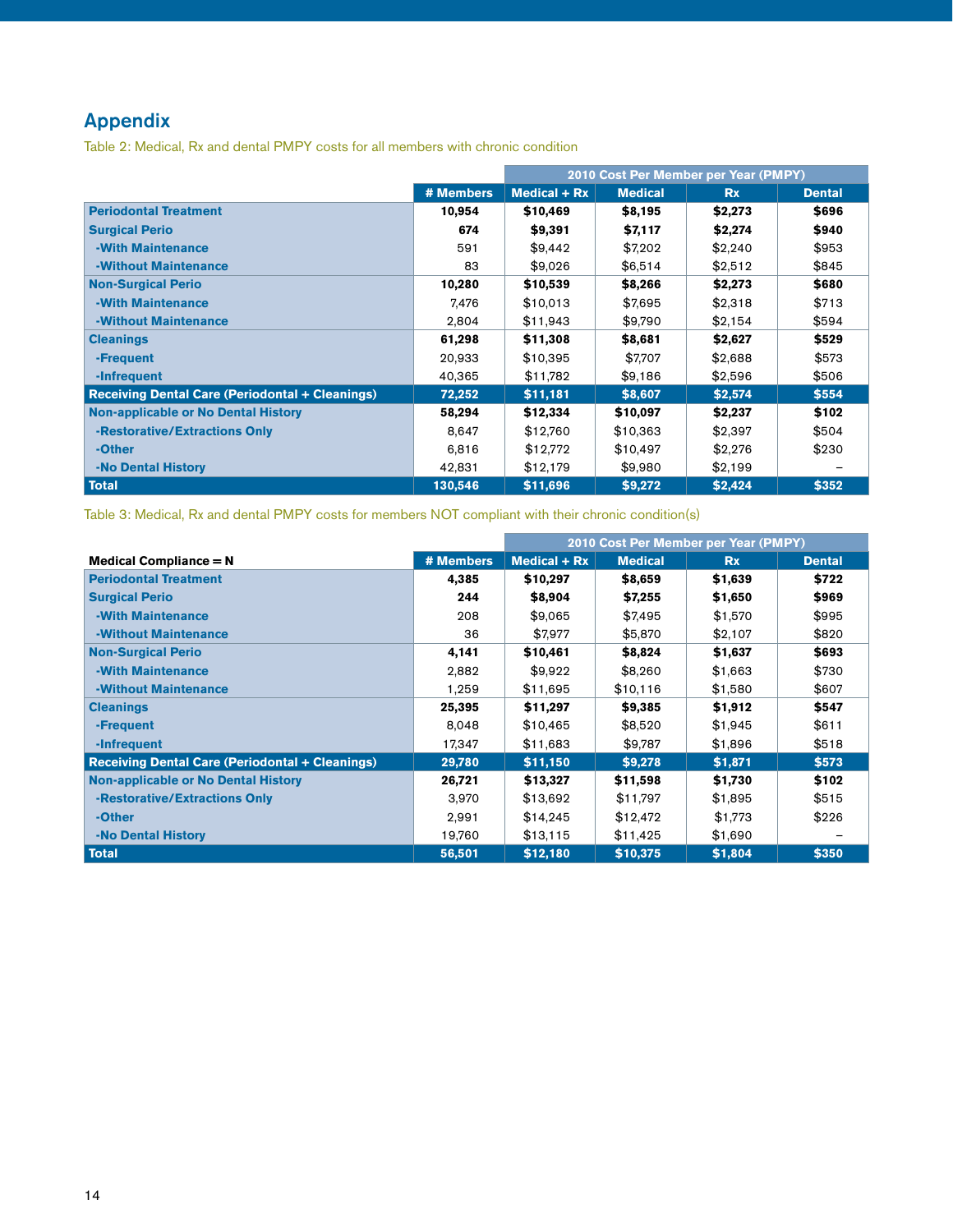|                                                        |           | 2010 Cost Per Member per Year (PMPY) |                |           |               |
|--------------------------------------------------------|-----------|--------------------------------------|----------------|-----------|---------------|
| <b>Medical Compliance = Y</b>                          | # Members | Medical $+ Rx$                       | <b>Medical</b> | <b>Rx</b> | <b>Dental</b> |
| <b>Periodontal Treatment</b>                           | 6,569     | \$10,478                             | \$7,785        | \$2,693   | \$703         |
| <b>Surgical Perio</b>                                  | 430       | \$9,667                              | \$7,039        | \$2,628   | \$923         |
| -With Maintenance                                      | 383       | \$9,647                              | \$7,043        | \$2,604   | \$930         |
| -Without Maintenance                                   | 47        | \$9,829                              | \$7,007        | \$2,822   | \$863         |
| <b>Non-Surgical Perio</b>                              | 6,139     | \$10,592                             | \$7,890        | \$2,702   | \$672         |
| -With Maintenance                                      | 4,594     | \$10,070                             | \$7,340        | \$2.729   | \$702         |
| -Without Maintenance                                   | 1,545     | \$12,146                             | \$9,524        | \$2,621   | \$582         |
| <b>Cleanings</b>                                       | 35,903    | \$11,316                             | \$8,182        | \$3,134   | \$515         |
| -Frequent                                              | 12,885    | \$10,351                             | \$7,200        | \$3,152   | \$548         |
| -Infrequent                                            | 23,018    | \$11,856                             | \$8,732        | \$3,124   | \$497         |
| <b>Receiving Dental Care (Periodontal + Cleanings)</b> | 42,472    | \$11,187                             | \$8,121        | \$3,066   | \$544         |
| <b>Non-applicable or No Dental History</b>             | 31,573    | \$11,494                             | \$8,827        | \$2,667   | \$102         |
| -Restorative/Extractions Only                          | 4,677     | \$11,968                             | \$9,145        | \$2,823   | \$495         |
| -Other                                                 | 3,825     | \$11,621                             | \$8,952        | \$2,669   | \$233         |
| -No Dental History                                     | 23,071    | \$11,377                             | \$8,741        | \$2,635   |               |
| Total                                                  | 74,045    | \$11,318                             | \$8,422        | \$2,896   | \$356         |

# Table 4: Medical, Rx and dental PMPY costs for members compliant with their chronic condition(s)

Table 5: PMPY costs for members with diabetes who were non-compliant with diabetes care

|                                                        |           | 2010 Cost Per Member per Year (PMPY) |                |           |               |
|--------------------------------------------------------|-----------|--------------------------------------|----------------|-----------|---------------|
| <b>Medical Compliance = <math>N</math></b>             | # Members | Medical $+ Rx$                       | <b>Medical</b> | <b>Rx</b> | <b>Dental</b> |
| <b>Periodontal Treatment</b>                           | 2,696     | \$8,897                              | \$7,552        | \$1,346   | \$780         |
| <b>Surgical Perio</b>                                  | 166       | \$8,851                              | \$7,437        | \$1,413   | \$1,082       |
| <b>Non-Surgical Perio</b>                              | 2,530     | \$8,900                              | \$7,559        | \$1,341   | \$761         |
| -With Maintenance                                      | 1.712     | \$8,539                              | \$7,200        | \$1,339   | \$795         |
| -Without Maintenance                                   | 818       | \$9,657                              | \$8,311        | \$1,346   | \$689         |
| <b>Cleanings</b>                                       | 10,249    | \$10,912                             | \$9,529        | \$1,383   | \$496         |
| -Frequent                                              | 2,862     | \$9,375                              | \$8,055        | \$1,320   | \$530         |
| -Infrequent                                            | 7,387     | \$11,507                             | \$10,100       | \$1,408   | \$483         |
| <b>Receiving Dental Care (Periodontal + Cleanings)</b> | 12,945    | \$10,492                             | \$9,117        | \$1,375   | \$555         |
| <b>Non-applicable or No Dental History</b>             | 15,284    | \$12,254                             | \$10,791       | \$1,463   | \$106         |
| -Restorative/Extractions Only                          | 2,345     | \$11,786                             | \$10,395       | \$1,481   | \$526         |
| -Other                                                 | 1.719     | \$13,219                             | \$11,905       | \$1,314   | \$229         |
| -No Dental History                                     | 11,220    | \$12,185                             | \$10,703       | \$1,482   |               |
| <b>Total</b>                                           | 28,229    | \$11,446                             | \$10,023       | \$1,423   | \$312         |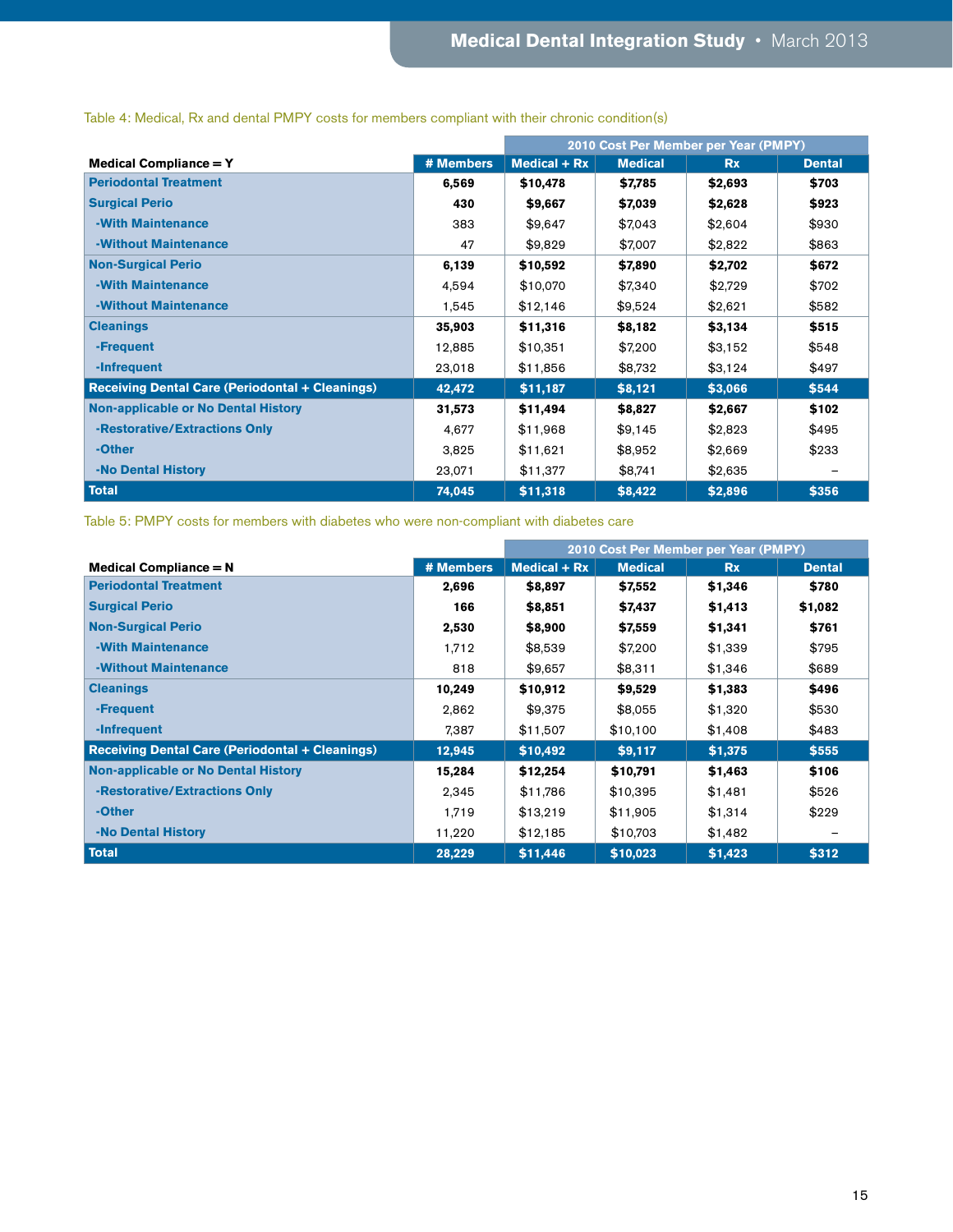Table 6: PMPY costs for members with diabetes who were compliant with their diabetes care

|                                                        |           | 2010 Cost Per Member per Year (PMPY) |                |           |               |
|--------------------------------------------------------|-----------|--------------------------------------|----------------|-----------|---------------|
| <b>Medical Compliance = Y</b>                          | # Members | Medical $+ Rx$                       | <b>Medical</b> | <b>Rx</b> | <b>Dental</b> |
| <b>Periodontal Treatment</b>                           | 4.664     | \$11.124                             | \$8,003        | \$3,121   | \$740         |
| <b>Surgical Perio</b>                                  | 295       | \$10,659                             | \$7,616        | \$3,043   | \$992         |
| <b>Non-Surgical Perio</b>                              | 4,369     | \$11,156                             | \$8,029        | \$3,126   | \$723         |
| -With Maintenance                                      | 3,217     | \$10.489                             | \$7,343        | \$3.146   | \$757         |
| -Without Maintenance                                   | 1,152     | \$13,017                             | \$9,945        | \$3,073   | \$627         |
| <b>Cleanings</b>                                       | 19,119    | \$12,272                             | \$8,736        | \$3,536   | \$505         |
| -Frequent                                              | 6,718     | \$11,446                             | \$7,797        | \$3.649   | \$533         |
| -Infrequent                                            | 12,401    | \$12,720                             | \$9,245        | \$3,474   | \$490         |
| <b>Receiving Dental Care (Periodontal + Cleanings)</b> | 23,783    | \$12,047                             | \$8,593        | \$3,454   | \$551         |
| <b>Non-applicable or No Dental History</b>             | 21,132    | \$12,642                             | \$9,518        | \$3,124   | \$109         |
| -Restorative/Extractions Only                          | 3,245     | \$12,817                             | \$9,572        | \$3,245   | \$523         |
| -Other                                                 | 2,569     | \$12,766                             | \$9,620        | \$3.146   | \$237         |
| -No Dental History                                     | 15,318    | \$12,584                             | \$9,489        | \$3,095   |               |
| <b>Total</b>                                           | 44,915    | \$12,327                             | \$9,028        | \$3,299   | \$343         |

Table 8: Prevalence of chronic conditions comorbid with diabetes

|                                                        |           | % of Members with Comorbid Episode |               |       |             |            |
|--------------------------------------------------------|-----------|------------------------------------|---------------|-------|-------------|------------|
| <b>Members with Diabetic Episode</b>                   | # Members | <b>CAD</b>                         | <b>Asthma</b> | Renal | <b>COPD</b> | <b>CHF</b> |
| <b>Periodontal Treatment</b>                           | 7.360     | 6.4%                               | 2.6%          | 1.8%  | 1.0%        | 0.9%       |
| <b>Surgical Perio</b>                                  | 461       | 7.8%                               | $0.9\%$       | 2.4%  | 1.1%        | 0.4%       |
| <b>Non-Surgical Perio</b>                              | 6,899     | 6.3%                               | 2.7%          | 1.8%  | 1.0%        | $0.9\%$    |
| -With Maintenance                                      | 4,929     | 6.5%                               | 2.5%          | 1.9%  | $0.9\%$     | 1.0%       |
| -Without Maintenance                                   | 1.970     | 5.8%                               | 3.1%          | 1.6%  | 1.1%        | 0.8%       |
| <b>Cleanings</b>                                       | 29,368    | 6.0%                               | 3.2%          | 1.8%  | 0.8%        | 0.7%       |
| -Frequent                                              | 9.580     | 6.3%                               | $3.2\%$       | 1.9%  | $0.7\%$     | $0.6\%$    |
| -Infrequent                                            | 19,788    | 5.9%                               | $3.2\%$       | 1.7%  | $0.8\%$     | $0.8\%$    |
| <b>Receiving Dental Care (Periodontal + Cleanings)</b> | 36,728    | 6.1%                               | 3.1%          | 1.8%  | 0.8%        | 0.8%       |
| <b>Non-applicable or No Dental History</b>             | 36,416    | 7.5%                               | 2.9%          | 2.3%  | 1.6%        | 1.6%       |
| -Restorative/Extractions Only                          | 5.590     | 8.7%                               | 3.1%          | 2.3%  | 1.9%        | 1.7%       |
| -Other                                                 | 4.288     | 7.9%                               | 2.6%          | 2.0%  | 1.9%        | 1.6%       |
| -No Dental History                                     | 26,538    | 7.3%                               | 2.9%          | 2.3%  | 1.6%        | 1.6%       |
| Total                                                  | 73,144    | 6.8%                               | $3.0\%$       | 2.0%  | 1.2%        | 1.2%       |

Table 9: PMPY costs—members with asthma who were non-compliant with their asthma condition

|                                                        |           | 2010 Cost Per Member per Year (PMPY) |                |           |               |
|--------------------------------------------------------|-----------|--------------------------------------|----------------|-----------|---------------|
| <b>Medical Compliance = <math>N</math></b>             | # Members | Medical $+ Rx$                       | <b>Medical</b> | <b>Rx</b> | <b>Dental</b> |
| <b>Periodontal Treatment</b>                           | 925       | \$7,717                              | \$6,069        | \$1,648   | \$583         |
| <b>Surgical Perio</b>                                  | 31        | \$4,906                              | \$2,882        | \$2,024   | \$749         |
| <b>Non-Surgical Perio</b>                              | 894       | \$7,814                              | \$6,179        | \$1,635   | \$577         |
| -With Maintenance                                      | 652       | \$7,488                              | \$5,870        | \$1,618   | \$621         |
| -Without Maintenance                                   | 242       | \$8.692                              | \$7,013        | \$1.679   | \$459         |
| <b>Cleanings</b>                                       | 12,224    | \$7,628                              | \$5,746        | \$1,882   | \$520         |
| -Frequent                                              | 4,203     | \$7.067                              | \$5,205        | \$1,862   | \$588         |
| -Infrequent                                            | 8.021     | \$7,922                              | \$6,029        | \$1,893   | \$484         |
| <b>Receiving Dental Care (Periodontal + Cleanings)</b> | 13,149    | \$7,635                              | \$5,769        | \$1,866   | \$525         |
| <b>Non-applicable or No Dental History</b>             | 6.844     | \$8,764                              | \$7,032        | \$1,732   | \$85          |
| -Restorative/Extractions Only                          | 855       | \$10.793                             | \$8,731        | \$2,062   | \$484         |
| -Other                                                 | 683       | \$9,115                              | \$7,422        | \$1,693   | \$244         |
| -No Dental History                                     | 5,306     | \$8,392                              | \$6,708        | \$1,684   |               |
| <b>Total</b>                                           | 19.993    | \$8,021                              | \$6,201        | \$1,820   | \$374         |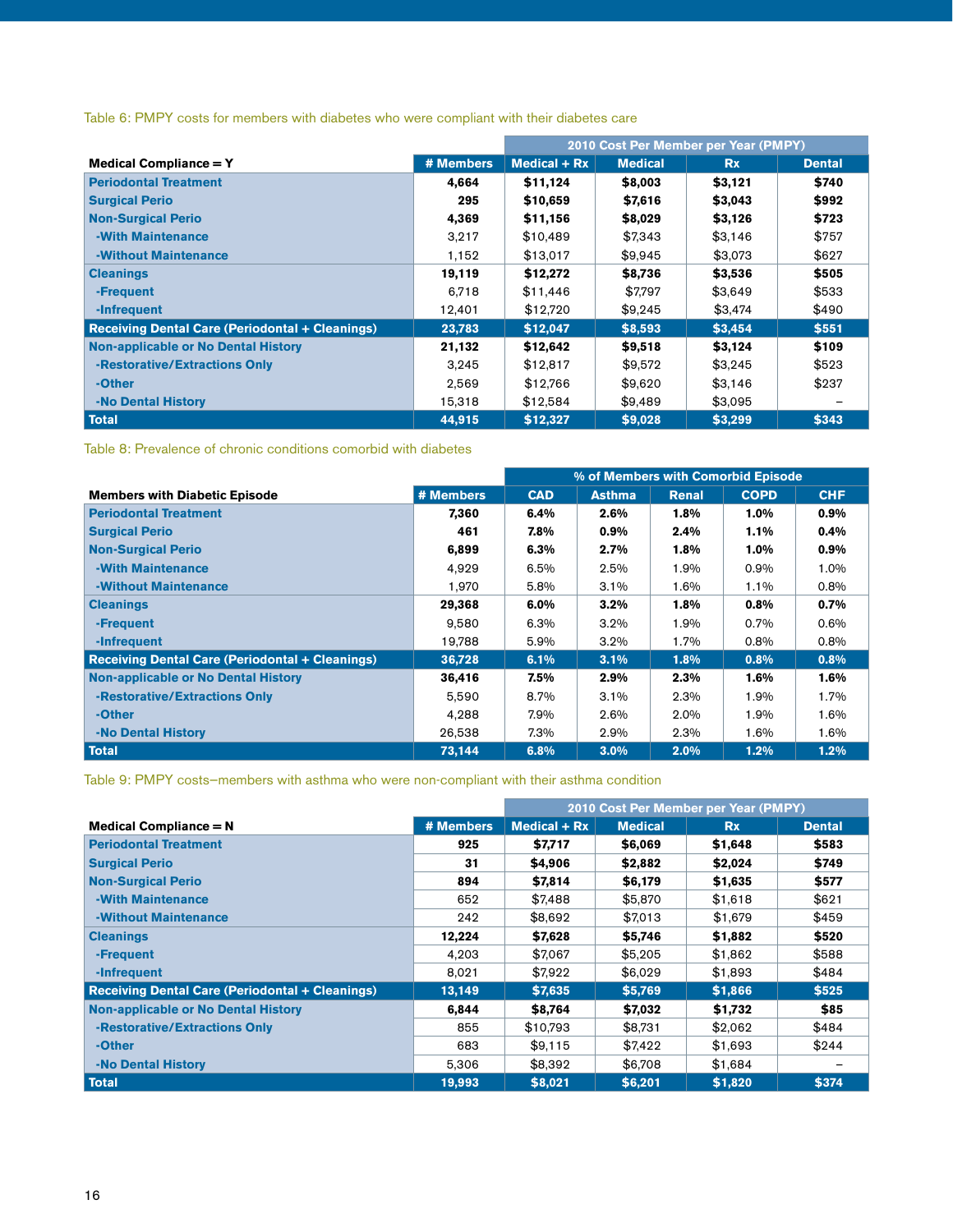|                                                        |           | 2010 Cost Per Member per Year (PMPY) |                |           |               |
|--------------------------------------------------------|-----------|--------------------------------------|----------------|-----------|---------------|
| <b>Medical Compliance = Y</b>                          | # Members | Medical $+ Rx$                       | <b>Medical</b> | <b>Rx</b> | <b>Dental</b> |
| <b>Periodontal Treatment</b>                           | 1,034     | \$7,253                              | \$5,398        | \$1,855   | \$577         |
| <b>Surgical Perio</b>                                  | 47        | \$7,374                              | \$5,378        | \$1,996   | \$790         |
| <b>Non-Surgical Perio</b>                              | 987       | \$7,247                              | \$5,398        | \$1,848   | \$567         |
| -With Maintenance                                      | 747       | \$6.961                              | \$5,008        | \$1,953   | \$593         |
| -Without Maintenance                                   | 240       | \$8,137                              | \$6.615        | \$1,522   | \$487         |
| <b>Cleanings</b>                                       | 13,187    | \$8,086                              | \$5,586        | \$2,500   | \$497         |
| -Frequent                                              | 4.639     | \$7.739                              | \$5.346        | \$2,393   | \$550         |
| -Infrequent                                            | 8,548     | \$8,274                              | \$5.716        | \$2,558   | \$468         |
| <b>Receiving Dental Care (Periodontal + Cleanings)</b> | 14,221    | \$8,025                              | \$5,572        | \$2,453   | \$503         |
| <b>Non-applicable or No Dental History</b>             | 6,842     | \$7,545                              | \$5,512        | \$2,033   | \$81          |
| -Restorative/Extractions Only                          | 849       | \$9,075                              | \$6,797        | \$2,277   | \$462         |
| -Other                                                 | 760       | \$7,873                              | \$5,736        | \$2,137   | \$217         |
| -No Dental History                                     | 5,233     | \$7,249                              | \$5,271        | \$1,978   |               |
| <b>Total</b>                                           | 21,063    | \$7,869                              | \$5,553        | \$2,316   | \$366         |

# Table 10: PMPY costs—members with asthma who were compliant with their asthma condition

Table 11: PMPY costs—members with CAD who were non-compliant with their condition

|                                                        |           | 2010 Cost Per Member per Year (PMPY) |                |           |               |
|--------------------------------------------------------|-----------|--------------------------------------|----------------|-----------|---------------|
| <b>Medical Compliance <math>= N</math></b>             | # Members | Medical $+ Rx$                       | <b>Medical</b> | <b>Rx</b> | <b>Dental</b> |
| <b>Periodontal Treatment</b>                           | 620       | \$18,221                             | \$15,549       | \$2,673   | \$794         |
| <b>Surgical Perio</b>                                  | 38        | \$17,905                             | \$15,109       | \$2,796   | \$1,248       |
| <b>Non-Surgical Perio</b>                              | 582       | \$18,242                             | \$15,578       | \$2,664   | \$765         |
| -With Maintenance                                      | 417       | \$17.480                             | \$14.642       | \$2,838   | \$804         |
| -Without Maintenance                                   | 165       | \$20.167                             | \$17.942       | \$2,225   | \$665         |
| <b>Cleanings</b>                                       | 2,411     | \$19,215                             | \$16,376       | \$2,840   | \$557         |
| -Frequent                                              | 795       | \$15,856                             | \$13,317       | \$2,539   | \$608         |
| -Infrequent                                            | 1,616     | \$20,868                             | \$17,881       | \$2,987   | \$531         |
| <b>Receiving Dental Care (Periodontal + Cleanings)</b> | 3,031     | \$19,012                             | \$16,207       | \$2,805   | \$605         |
| <b>Non-applicable or No Dental History</b>             | 3,660     | \$24,027                             | \$21,292       | \$2,735   | \$131         |
| -Restorative/Extractions Only                          | 619       | \$23,702                             | \$20,600       | \$3,102   | \$602         |
| -Other                                                 | 451       | \$25,428                             | \$22,160       | \$3,268   | \$235         |
| -No Dental History                                     | 2,590     | \$23,860                             | \$21,306       | \$2,555   |               |
| <b>Total</b>                                           | 6,691     | \$21,755                             | \$18,988       | \$2,767   | \$346         |

Table 12: PMPY costs—members with CAD who were compliant with their condition

|                                                        |           | 2010 Cost Per Member per Year (PMPY) |                |           |               |
|--------------------------------------------------------|-----------|--------------------------------------|----------------|-----------|---------------|
| Medical Compliance $= Y$                               | # Members | Medical $+ Rx$                       | <b>Medical</b> | <b>Rx</b> | <b>Dental</b> |
| <b>Periodontal Treatment</b>                           | 1.102     | \$20,573                             | \$16,271       | \$4,302   | \$810         |
| <b>Surgical Perio</b>                                  | 99        | \$16,796                             | \$13,219       | \$3,577   | \$1,156       |
| <b>Non-Surgical Perio</b>                              | 1,003     | \$20,946                             | \$16,572       | \$4,374   | \$776         |
| -With Maintenance                                      | 791       | \$20,861                             | \$16,499       | \$4,362   | \$805         |
| -Without Maintenance                                   | 212       | \$21,262                             | \$16,843       | \$4,419   | \$666         |
| <b>Cleanings</b>                                       | 4,811     | \$20,094                             | \$15,806       | \$4,288   | \$553         |
| -Frequent                                              | 1,911     | \$17,751                             | \$13,533       | \$4,219   | \$579         |
| -Infrequent                                            | 2,900     | \$21,638                             | \$17,305       | \$4,333   | \$537         |
| <b>Receiving Dental Care (Periodontal + Cleanings)</b> | 5,913     | \$20,183                             | \$15,893       | \$4,290   | \$601         |
| <b>Non-applicable or No Dental History</b>             | 5,005     | \$24,629                             | \$20,502       | \$4,127   | \$132         |
| -Restorative/Extractions Only                          | 838       | \$24,923                             | \$20.454       | \$4,469   | \$576         |
| -Other                                                 | 699       | \$25,440                             | \$21,430       | \$4,010   | \$257         |
| -No Dental History                                     | 3,468     | \$24,395                             | \$20,327       | \$4,068   |               |
| <b>Total</b>                                           | 10,918    | \$22,221                             | \$18,006       | \$4,216   | \$386         |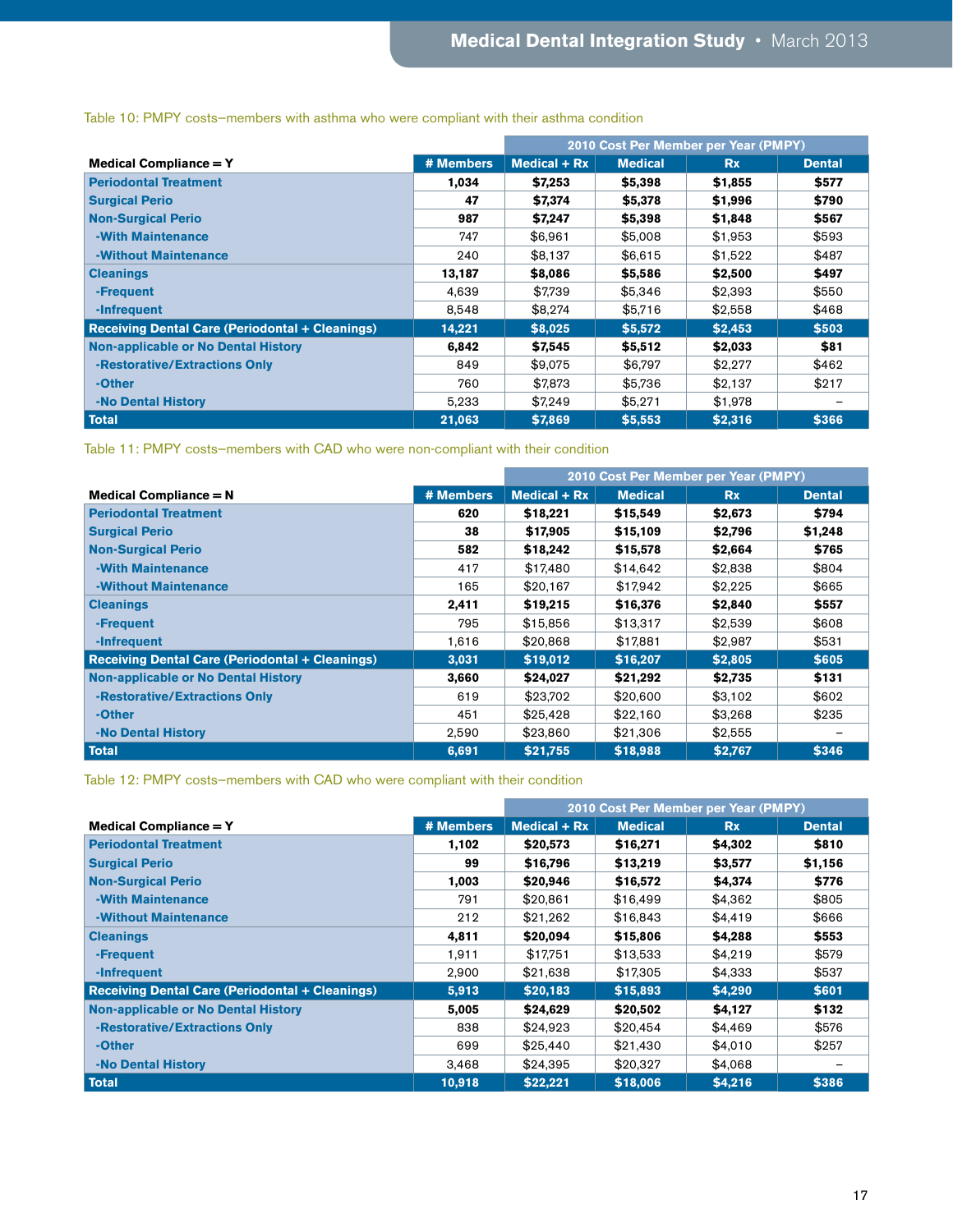# Table 13: PMPY costs—members with CHF who were not compliant with their condition

|                                                        |           | 2010 Cost Per Member per Year (PMPY) |                |           |               |
|--------------------------------------------------------|-----------|--------------------------------------|----------------|-----------|---------------|
| <b>Medical Compliance = <math>N</math></b>             | # Members | Medical $+ Rx$                       | <b>Medical</b> | <b>Rx</b> | <b>Dental</b> |
| <b>Periodontal Treatment</b>                           | 74        | \$38,373                             | \$35,669       | \$2,704   | \$612         |
| <b>Surgical Perio</b>                                  |           | \$13,501                             | \$10,121       | \$3,380   | \$1,024       |
| <b>Non-Surgical Perio</b>                              | 73        | \$38,714                             | \$36,019       | \$2,695   | \$607         |
| -With Maintenance                                      | 53        | \$38,536                             | \$35,635       | \$2.902   | \$590         |
| -Without Maintenance                                   | 20        | \$39.185                             | \$37,039       | \$2.146   | \$651         |
| <b>Cleanings</b>                                       | 259       | \$46,402                             | \$41,016       | \$5,386   | \$520         |
| -Frequent                                              | 75        | \$43.344                             | \$37,758       | \$5,586   | \$635         |
| -Infrequent                                            | 184       | \$47,648                             | \$42,344       | \$5,304   | \$474         |
| <b>Receiving Dental Care (Periodontal + Cleanings)</b> | 333       | \$44,618                             | \$39,828       | \$4.790   | \$541         |
| <b>Non-applicable or No Dental History</b>             | 602       | \$50,906                             | \$47,332       | \$3,575   | \$103         |
| -Restorative/Extractions Only                          | 91        | \$44.819                             | \$40.486       | \$4,333   | \$547         |
| -Other                                                 | 71        | \$58,915                             | \$54,019       | \$4,896   | \$171         |
| -No Dental History                                     | 440       | \$50,873                             | \$47,669       | \$3,204   |               |
| Total                                                  | 935       | \$48,667                             | \$44.659       | \$4,007   | \$259         |

Table 14: PMPY costs—members with CHF who were compliant with their condition

|                                                        |           | 2010 Cost Per Member per Year (PMPY) |                |           |               |
|--------------------------------------------------------|-----------|--------------------------------------|----------------|-----------|---------------|
| Medical Compliance $= Y$                               | # Members | Medical $+ Rx$                       | <b>Medical</b> | <b>Rx</b> | <b>Dental</b> |
| <b>Periodontal Treatment</b>                           | 103       | \$41,151                             | \$36,172       | \$4,979   | \$723         |
| <b>Surgical Perio</b>                                  | 2         | \$43,733                             | \$37,834       | \$5,899   | \$937         |
| <b>Non-Surgical Perio</b>                              | 101       | \$41,100                             | \$36,139       | \$4,960   | \$719         |
| -With Maintenance                                      | 75        | \$43,908                             | \$38,052       | \$5,856   | \$733         |
| -Without Maintenance                                   | 26        | \$33,000                             | \$30,623       | \$2,377   | \$678         |
| <b>Cleanings</b>                                       | 410       | \$46,502                             | \$41,707       | \$4,795   | \$495         |
| -Frequent                                              | 128       | \$39,113                             | \$34.097       | \$5,016   | \$508         |
| -Infrequent                                            | 282       | \$49,856                             | \$45,161       | \$4,695   | \$489         |
| <b>Receiving Dental Care (Periodontal + Cleanings)</b> | 513       | \$45,428                             | \$40,596       | \$4,832   | \$541         |
| <b>Non-applicable or No Dental History</b>             | 805       | \$53,513                             | \$49.064       | \$4,449   | \$99          |
| -Restorative/Extractions Only                          | 126       | \$49.758                             | \$44,498       | \$5,260   | \$518         |
| -Other                                                 | 83        | \$68,604                             | \$63,613       | \$4,991   | \$174         |
| -No Dental History                                     | 596       | \$52,205                             | \$48,003       | \$4,202   |               |
| Total                                                  | 1,318     | \$50,366                             | \$45,768       | \$4,598   | \$271         |

Table 15: PMPY costs—members with COPD who were not compliant with their condition

|                                                        |           | 2010 Cost Per Member per Year (PMPY) |                |           |               |
|--------------------------------------------------------|-----------|--------------------------------------|----------------|-----------|---------------|
| <b>Medical Compliance = <math>N</math></b>             | # Members | Medical $+ Rx$                       | <b>Medical</b> | <b>Rx</b> | <b>Dental</b> |
| <b>Periodontal Treatment</b>                           | 124       | \$27.547                             | \$23,075       | \$4,471   | \$760         |
| <b>Surgical Perio</b>                                  | 9         | \$18,762                             | \$16,451       | \$2,311   | \$1,056       |
| <b>Non-Surgical Perio</b>                              | 115       | \$28,234                             | \$23,594       | \$4,640   | \$737         |
| -With Maintenance                                      | 75        | \$24.024                             | \$19.257       | \$4,767   | \$788         |
| -Without Maintenance                                   | 40        | \$36,127                             | \$31,724       | \$4,403   | \$640         |
| <b>Cleanings</b>                                       | 457       | \$28,419                             | \$24,328       | \$4,091   | \$622         |
| -Frequent                                              | 148       | \$27,680                             | \$23,495       | \$4,185   | \$606         |
| -Infrequent                                            | 309       | \$28.772                             | \$24,727       | \$4.045   | \$629         |
| <b>Receiving Dental Care (Periodontal + Cleanings)</b> | 581       | \$28,232                             | \$24,061       | \$4,172   | \$651         |
| <b>Non-applicable or No Dental History</b>             | 1,141     | \$29,104                             | \$25,246       | \$3,858   | \$146         |
| -Restorative/Extractions Only                          | 205       | \$30,869                             | \$26,387       | \$4,483   | \$623         |
| -Other                                                 | 158       | \$32,534                             | \$27,099       | \$5,435   | \$249         |
| -No Dental History                                     | 778       | \$27.942                             | \$24,570       | \$3,373   |               |
| <b>Total</b>                                           | 1,722     | \$28,810                             | \$24,846       | \$3,964   | \$317         |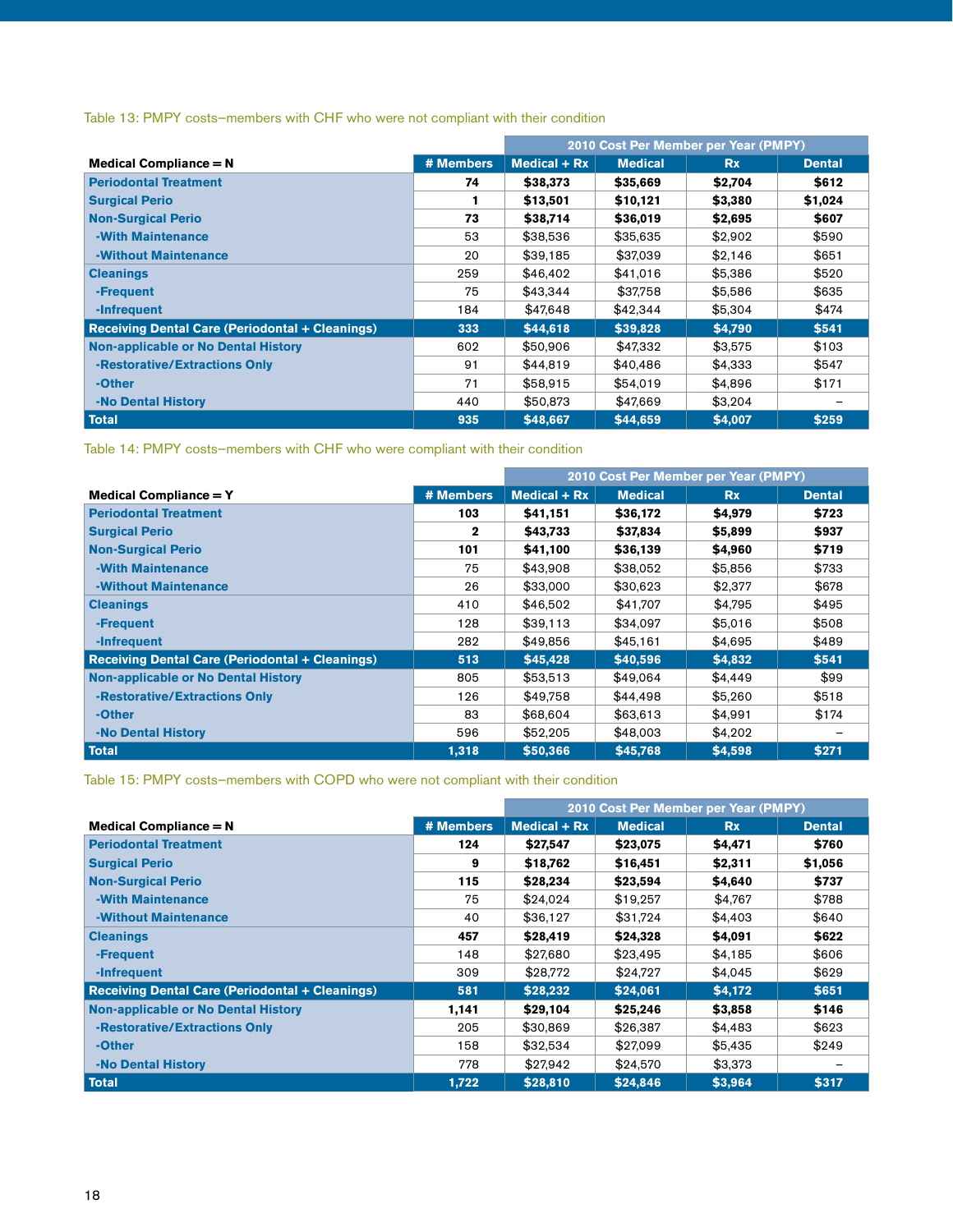|                                                        |           | 2010 Cost Per Member per Year (PMPY) |                |           |               |
|--------------------------------------------------------|-----------|--------------------------------------|----------------|-----------|---------------|
| <b>Medical Compliance = Y</b>                          | # Members | Medical $+ Rx$                       | <b>Medical</b> | <b>Rx</b> | <b>Dental</b> |
| <b>Periodontal Treatment</b>                           | 323       | \$16,671                             | \$12,938       | \$3,733   | \$834         |
| <b>Surgical Perio</b>                                  | 22        | \$14,767                             | \$11,249       | \$3,518   | \$991         |
| <b>Non-Surgical Perio</b>                              | 301       | \$16,811                             | \$13,061       | \$3,749   | \$822         |
| -With Maintenance                                      | 224       | \$16.811                             | \$12,676       | \$4,135   | \$879         |
| -Without Maintenance                                   | 77        | \$16,810                             | \$14,183       | \$2,627   | \$657         |
| <b>Cleanings</b>                                       | 1,130     | \$19,599                             | \$15,375       | \$4,224   | \$549         |
| -Frequent                                              | 401       | \$17.202                             | \$12,880       | \$4,321   | \$584         |
| -Infrequent                                            | 729       | \$20.918                             | \$16,748       | \$4,170   | \$531         |
| <b>Receiving Dental Care (Periodontal + Cleanings)</b> | 1,453     | \$18,948                             | \$14,834       | \$4,115   | \$613         |
| <b>Non-applicable or No Dental History</b>             | 2,253     | \$19,361                             | \$15,817       | \$3,544   | \$132         |
| -Restorative/Extractions Only                          | 390       | \$22,488                             | \$18,286       | \$4,202   | \$537         |
| -Other                                                 | 301       | \$24.458                             | \$20.423       | \$4.036   | \$291         |
| -No Dental History                                     | 1,562     | \$17,598                             | \$14,313       | \$3,285   |               |
| <b>Total</b>                                           | 3,706     | \$19,199                             | \$15,431       | \$3,768   | \$320         |

# Table 16: PMPY costs—members with COPD who were compliant with their condition

Table 17: PMPY costs—members with Renal Disease who were not compliant with their condition

|                                                        |           | 2010 Cost Per Member per Year (PMPY) |                |           |               |
|--------------------------------------------------------|-----------|--------------------------------------|----------------|-----------|---------------|
| <b>Medical Compliance = <math>N</math></b>             | # Members | Medical $+ Rx$                       | <b>Medical</b> | <b>Rx</b> | <b>Dental</b> |
| <b>Periodontal Treatment</b>                           | 95        | \$43,658                             | \$38,450       | \$5,208   | \$847         |
| <b>Surgical Perio</b>                                  | 6         | \$25,026                             | \$20,090       | \$4,937   | \$985         |
| <b>Non-Surgical Perio</b>                              | 89        | \$44.914                             | \$39,688       | \$5,227   | \$837         |
| -With Maintenance                                      | 65        | \$27,821                             | \$22,216       | \$5,605   | \$888         |
| -Without Maintenance                                   | 24        | \$91,209                             | \$87,008       | \$4,201   | \$699         |
| <b>Cleanings</b>                                       | 356       | \$43,374                             | \$38,499       | \$4,875   | \$514         |
| -Frequent                                              | 118       | \$43,618                             | \$38,237       | \$5,381   | \$561         |
| -Infrequent                                            | 238       | \$43,252                             | \$38,628       | \$4,624   | \$491         |
| <b>Receiving Dental Care (Periodontal + Cleanings)</b> | 451       | \$43,434                             | \$38,488       | \$4,945   | \$584         |
| <b>Non-applicable or No Dental History</b>             | 543       | \$56,876                             | \$52,484       | \$4,392   | \$122         |
| -Restorative/Extractions Only                          | 85        | \$46,080                             | \$41,422       | \$4,658   | \$596         |
| -Other                                                 | 70        | \$51,598                             | \$46,752       | \$4,845   | \$222         |
| -No Dental History                                     | 388       | \$60,193                             | \$55,941       | \$4,252   |               |
| <b>Total</b>                                           | 994       | \$50,777                             | \$46,134       | \$4,643   | \$332         |

Table 18: PMPY costs—members with Renal Disease who were compliant with their condition

|                                                        |           | 2010 Cost Per Member per Year (PMPY) |                |           |               |
|--------------------------------------------------------|-----------|--------------------------------------|----------------|-----------|---------------|
| <b>Medical Compliance = Y</b>                          | # Members | Medical $+ Rx$                       | <b>Medical</b> | <b>Rx</b> | <b>Dental</b> |
| <b>Periodontal Treatment</b>                           | 309       | \$27,712                             | \$23,105       | \$4,607   | \$787         |
| <b>Surgical Perio</b>                                  | 24        | \$17,954                             | \$14,756       | \$3,198   | \$1,007       |
| <b>Non-Surgical Perio</b>                              | 285       | \$28,534                             | \$23,808       | \$4,726   | \$768         |
| -With Maintenance                                      | 220       | \$23,073                             | \$18,282       | \$4,791   | \$780         |
| -Without Maintenance                                   | 65        | \$47.019                             | \$42,511       | \$4,508   | \$730         |
| <b>Cleanings</b>                                       | 1,187     | \$29,213                             | \$24,350       | \$4,863   | \$487         |
| -Frequent                                              | 451       | \$20.629                             | \$15,709       | \$4.920   | \$531         |
| -Infrequent                                            | 736       | \$34,473                             | \$29,645       | \$4,828   | \$461         |
| <b>Receiving Dental Care (Periodontal + Cleanings)</b> | 1,496     | \$28,903                             | \$24,093       | \$4,810   | \$549         |
| <b>Non-applicable or No Dental History</b>             | 1,326     | \$35,267                             | \$31,200       | \$4,067   | \$110         |
| -Restorative/Extractions Only                          | 200       | \$32,658                             | \$28,542       | \$4,115   | \$513         |
| -Other                                                 | 144       | \$29,650                             | \$25,813       | \$3,837   | \$298         |
| -No Dental History                                     | 982       | \$36,622                             | \$32,531       | \$4,091   |               |
| <b>Total</b>                                           | 2,822     | \$31,893                             | \$27,432       | \$4,461   | \$343         |